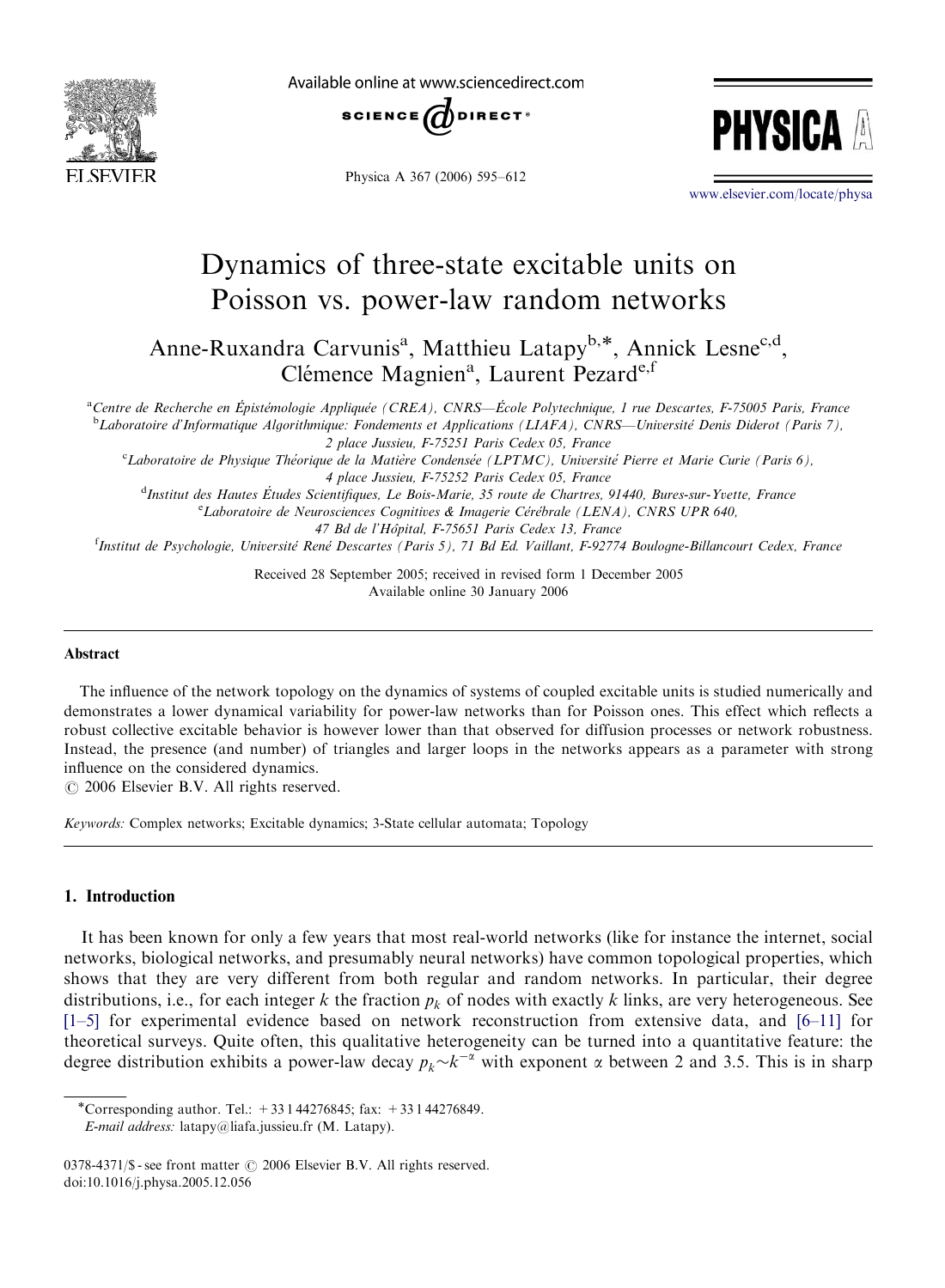contrast with regular lattices (having a constant degree, i.e., single-valued distributions) and random networks (exhibiting Poisson degree distributions) [\[12,13\].](#page-16-0) Since then, much work has been done to understand the impact of this property on various phenomena of interest, for instance diffusion phenomena [\[14–17\]](#page-16-0) and robustness of networks [\[18–23\].](#page-16-0) All these studies conclude that there is a strong influence of the network's degree distribution on its behavior: power-law networks are more prone to infections, more vulnerable to targeted attacks, and less sensitive to random failure.

Comparatively very few works have tackled the influence of network topology on the dynamics of units located at the network nodes and coupled along the network links. As a matter of fact, dynamics of coupled units have been mostly studied on regular topologies (and then termed ''coupled map lattices''): units are placed on lattices and are coupled either with their neighbors (local coupling) or with all the other units (global coupling) [\[24\]](#page-17-0). But the far-from-regular topology of real interaction networks, in particular their heterogeneous degree distribution, strongly suggest these studies' extension to power-law networks [\[9\]](#page-16-0). The challenge, for instance in the context of biological networks, e.g. neural networks, is to understand the ways of regulation, optimization, adaptation and control of their dynamics.

In this spirit, we investigated the influence of the topology on the dynamics of a system of very simple excitable units, modeled as a 3-state deterministic automaton. The present contribution thus stands at the crossroads between complex network studies and cellular automata [\[25–28\]](#page-17-0) and as such, it relies on systematic numerical experiments. Among the possible determinant topological features, we here focused on the one which has been proved to be central in many contexts, namely the degree distribution.

We chose on purpose a minimal dynamic model, to better evidence the role of network topology, with no side effects due to some peculiar detail of the model. Moreover, in order to focus on differences in the dynamics caused by different topological features, the dynamics' rules will remain constant for all the simulations. In such a setting, the complexity originates from the interplay between *global statistical* features of the network (mainly its degree distribution), local deterministic updating rules, and initial conditions. In consequence the following alternatives are central in our analysis, and will be detailed and discussed all along the exposure: Poisson vs. power-law degree distributions, microscopic vs. macroscopic features, transients vs. asymptotic regimes, typical vs. special instances for the networks and for the initial states.

Similar studies have already been conducted with 2-state units, with two different classes of models for the dynamics: either 2-state cellular automata [\[29,30\],](#page-17-0) or random Boolean networks [\[31,32\].](#page-17-0) In the first class, the state of a node at time  $t + 1$  is 1 if a sufficiently large number of its neighbors are in state 1 at time t, and 0 otherwise. In the second class, the updating rule is not built on a criterion involving the neighborhood state, but chosen at random (for each node) among all the possible rule tables mappingg each configuration of the node neighborhood to the node output state; a rationale for using such a fully random choice is to account for the presence of both excitatory and inhibitory connections [\[33,34\].](#page-17-0) Let us also mention a recent seminal study addressing the same issue of the influence of network topology in the context of evolutionary dynamics on networks modeling population structure [\[35\]](#page-17-0).

Although a 2-state model has proved to be relevant for modeling associative memory in neural networks [\[36\],](#page-17-0) it is not sufficient to model typical excitable dynamics, mainly the refractory phase and associated delay in the reactivation. On the contrary, it has been acknowledged for many years that 3-state models are paradigmatic examples of excitable units, see for instance [\[37–39\].](#page-17-0) Among the very few papers investigating the influence of the neural network topology on its dynamics, we may cite a study considering sparse networks [\[40\].](#page-17-0) More recently, [\[41\]](#page-17-0) has addressed this question with a model of epileptic seizure as a topologicallyinduced dynamic transition. But this work relies on a topology which lacks realism, namely an alternative between regular one-dimensional and small-world networks [\[29\]](#page-17-0).

Experimental investigations of the exact network topology are out of reach at the neural level. At an upper level, evidence for heterogeneity in the degree distribution has been obtained for the network connecting cortical areas in mammalian brains [\[42\];](#page-17-0) the authors suggest among other functional implications that such heterogeneous structure and associated degree distribution reflected on cortical activation patterns. This is also discussed in Ref. [\[43\]](#page-17-0), which motivates further the issues addressed on theoretical grounds in the present paper.

The presentation is articulated as follows. We define our model, notations and investigated properties in Section 2; we also give the details and rationale for the methodological choices involved in the simulations.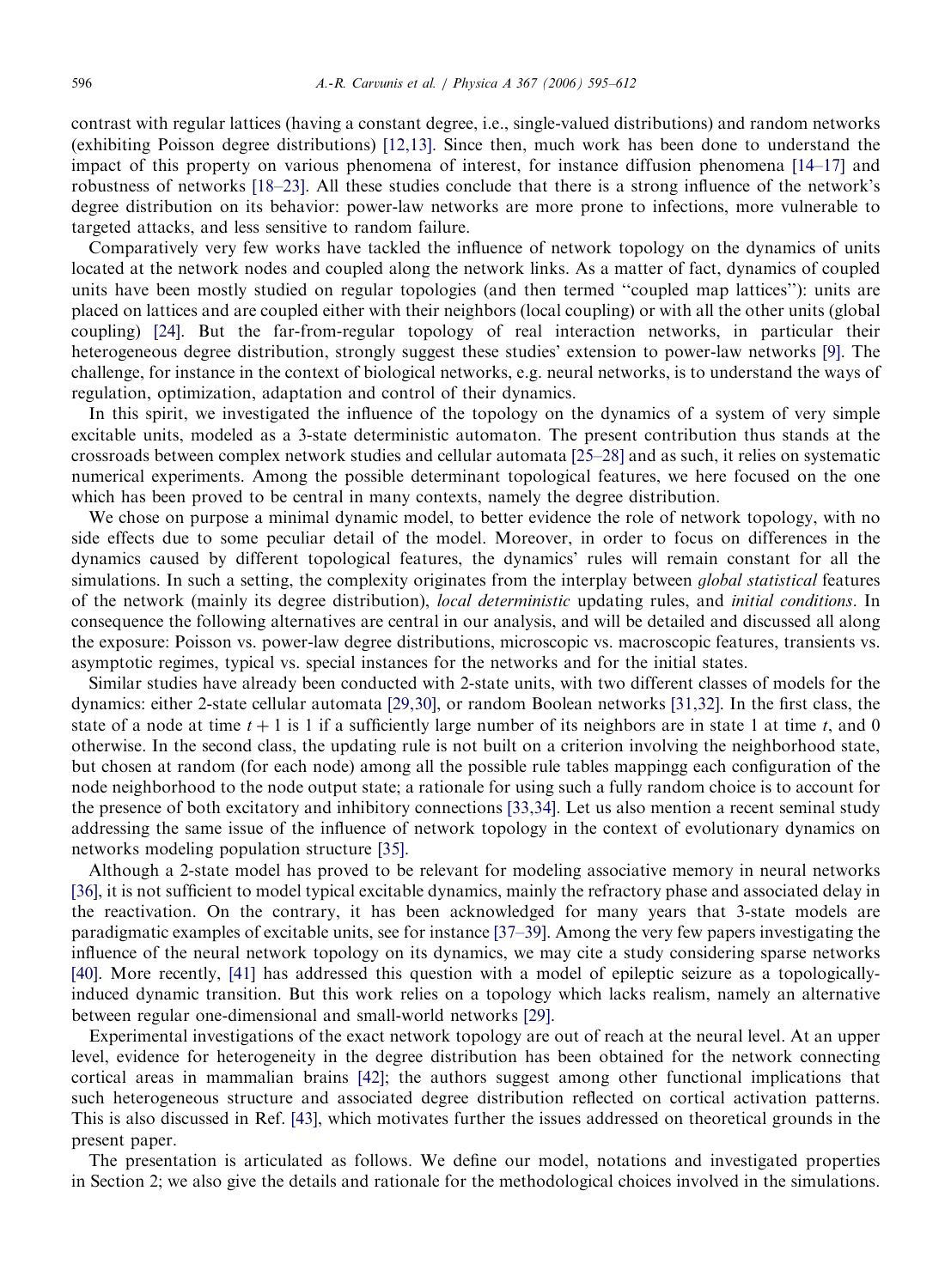We present in Section 3 our first observations on the model. This provides guidelines for a more detailed and systematic numerical exploration, namely a comparative study, for various network topologies, of the influence of initial state (Section 4), the convergence time (Section 5) and the period (Section 6). Section 7 summarizes our results in terms of the influence of topology on the dynamics and presents directions for further research.

# 2. Preliminaries

Let us first define our dynamic model, namely a deterministic 3-state cellular automaton, and contrast it with two seemingly close models of epidemic spreading, the so-called SIS and SIR models. Concerning investigated properties, we distinguish between microscopic features, at the level of phase space trajectories, and macroscopic order parameters. We will also discuss this below. Finally, we will detail methodological issues.

# 2.1. The model

Any model accounting for the dynamic behavior of coupled units is defined by two basic ingredients: the network G of coupling interactions and the individual dynamics. The network is described as a pair  $G =$  $(V, E)$  where V is the set of units, identified with the nodes of the network, and  $E \subseteq V \times V$  is the set of links mediating their interactions. We here considered undirected links, making no distinction between  $(u, v) \in E$ and  $(v, u) \in E$ . The two main parameters are the number N of nodes and the number M of links. The network topology is *locally* characterized by the *neighborhood*  $V(v) = \{u \in V, (u, v) \in E\}$  of each node  $v \in V$ . The number of nodes in  $V(v)$ , i.e., the number of nodes directly connected to v, is called the *degree of v*. The associated global, statistical feature is the degree distribution  $(p_k)_{k\geq 0}$  giving for each integer k the fraction  $p_k$  of nodes of degree k.

The response of an excitable element (for instance a neuron, a heart cell or certain artificial devices) to a finite stimulus begins with a non-linear burst of activity: the *excited stage*. It is followed by a decrease of the activity below its reference level, during which the element is insensitive to stimuli, hence the name refractory stage for this phase. The element then returns to its stable reference state, and remains in this quiescent state until it experiences another stimulus. The remarkable fact about real excitable units is that the duration, shape and amplitude of the stimulated dynamic sequence is almost insensitive to the stimulus, provided it is strong enough. This all-or-none, invariant feature leads to the description of the excitable behavior by a deterministic, discrete time and symbolic dynamics. Each node  $v \in V$  can be in three different states: *quiescent* (q), excited (e) and refractory (r). We denote by  $s_t(v) \in S = \{q, e, r\}$  the state of v at discrete time t.

In a network, the stimulus experienced by the unit v comes from the excitable units coupled to v, namely  $u \in V(v)$ . We here consider the case when the excitation of one neighbor  $u \in V(v)$  is enough to excite v. The behavior of  $v$  will be the same if a larger number of its neighbors are simultaneously excited. Such all-or-none output obviously smoothes out fluctuations in the inputs received by  $v$  as well as superimposed noise, further supporting the consideration of a deterministic dynamic framework. Accordingly, the evolution of the system is achieved through a synchronous updating at discrete times (with a constant time step  $\Delta t = 1$ ) according to the following rules:

- a quiescent node becomes excited if at least one of its neighbors was excited at the previous step: if  $s_t(v) = q$ and there exists  $u \in V(v)$  such that  $s_t(u) = e$ , then  $s_{t+1}(v) = e$ ; otherwise  $s_{t+1}(v) = s_t(v)$ ,
- an excited node becomes refractory at the next step: if  $s_t(v) = e$  then  $s_{t+1}(v) = r$ ,
- a refractory node becomes quiescent at the next step: if  $s_t(v) = r$  then  $s_{t+1}(v) = q$ .

Note that these dynamic rules are applicable to any topology. This model satisfies the ''quiescent condition'' [\[25\]](#page-17-0): the state where all nodes are quiescent is an equilibrium state (and is the only one). Since it is a deterministic dynamics, we can easily compute any state  $s_t(V)$  for  $t' \geq t$  if we know  $s_t(V)$  (and of course G). An instance of the model is then entirely defined by a pair  $(G, s_0(V))$  where G is a network, V its set of nodes and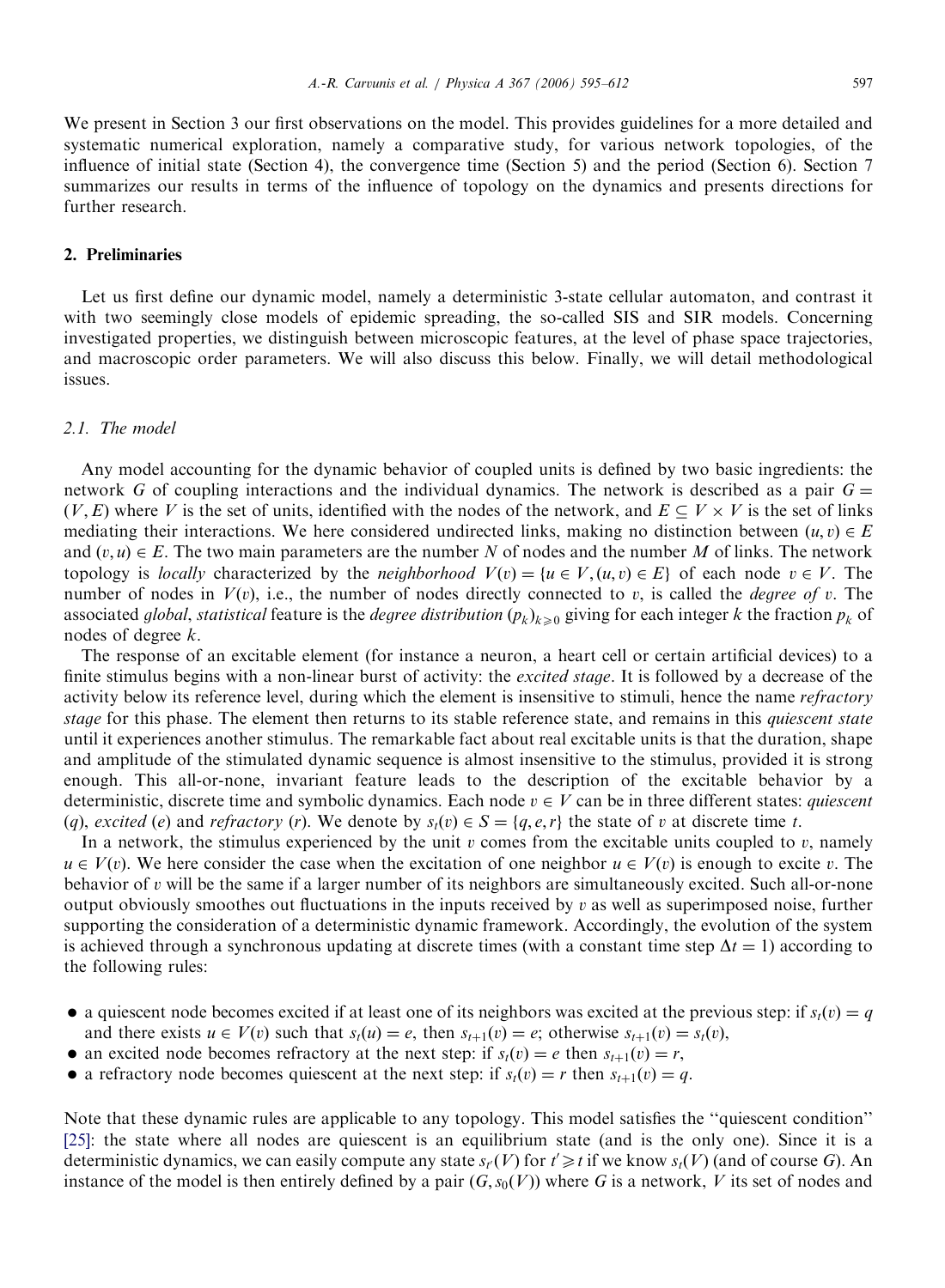$s_0(V)$  its initial state. The dynamics' rules prevent self-inputs, since only excited nodes influence quiescent states, hence a node never influences itself; in consequence,  $(v, v) \notin E$  by convention.

The choice of a threshold equal to 1 implies that excitation of a node is transmitted to all its quiescent neighbors: the neighborhood size will thus presumably act as an amplifier (around hubs, i.e., nodes of high degree) or a suppressor (around nodes of low degree, e.g. in a linear chain). Excitation locally propagates into quiescent regions, followed by an edge of refractory states, then by quiescent states. The existence of refractory states prevents back propagation: excitation transmitted from v to u at time t cannot be transmitted back to v at time  $t + 1$ . Re-entrance of excitation in v might occur only if there exists closed paths (named cycles) allowing to bypass the refractory line. These qualitative properties, associated with a local excitability threshold equal to 1, hint at an influence of the topology on the collective dynamics (beyond the mere global threshold effect that would arise with values larger than 1 for the local threshold). This supports our choice of this model as presumably the best-suited to the issue addressed here.

#### 2.2. Comparison with SIS/SIR models

Two models seemingly very close to the above one, namely SIS and SIR, have been widely studied in the literature, in particular, in what concerns the influence of the network topology (e.g. the difference in behavior on Poisson and power-law networks).

In the SIS model, see for instance [\[44,45\],](#page-17-0) the unit is either *susceptible* or *infected*; its state thus belongs to  $S = \{s, i\}$  and evolves according to the following dynamic rules:

- if  $s_t(v) = s$  and there exists  $u \in V(v)$  such that  $s_t(u) = i$ , then  $s_{t+1}(v) = i$ ; otherwise  $s_{t+1}(v) = s_t(v)$ ,
- if  $s_t(v) = i$ , then  $s_{t+1}(v) = s$ .

The main difference with our model lies in the absence of a delay in the recovery (no refractory state). Backward propagation is then possible and it has crucial consequences on the results as we shall see in the following.

In the SIR model [\[44,46,47\],](#page-17-0) the state space is  $S = \{s, i, r\}$ , for *susceptible*, *infected* and *removed*, respectively. These names reflect the updating rules:

- if  $s_t(v) = s$  and there exists  $u \in V(v)$  such that  $s_t(u) = i$ , then  $s_{t+1}(v) = i$ ,
- if  $s_t(v) = i$  then  $s_{t+1}(v) = r$ ,
- in the other cases  $s_{t+1}(v) = s_t(v)$ .

Therefore, a node reaching the *removed* state does not evolve anymore and has no influence on its neighbors; it might be ignored. In consequence, infection dies out in a finite network or runs away from its source in an infinite one. This model thus captures only propagating front waves of infection starting from the initially infected nodes.

Let us finally underline that, in our model, investigating the influence of the local excitability threshold value (fixed to 1 in the present study) would have been very close to studies conducted on SIR/SIS models [\[14,15\].](#page-16-0) These studies evidence a critical value (quite analogous to a percolation threshold) above which infection or equivalently excitation transmission is so hampered that it fades away to 0 (recall that it is short-lived at a given site). This issue, mentioned in our perspectives, is nevertheless out of our present focus.

#### 2.3. Microscopic observables

Given an instance  $(G, s_0(V))$  of our model, its dynamics is nothing but a trajectory in the phase space  $S<sup>N</sup>$ containing the  $3<sup>N</sup>$  possible configurations of the N node states (this is the viewpoint of dynamical system theory). The phase space S<sup>N</sup> being finite, any trajectory  $[s_t(V)]_{t\geq 0}$  is eventually periodic. We define the *period*  $p(G, s_0(V))$  of the system as the smallest integer  $p>0$  such that  $s_t(V) = s_{t+p}(V)$  for a time t. Since the dynamics is discrete in time, trajectories originating from different initial conditions could merge. In particular, before reaching its asymptotic periodic regime, a trajectory will in general exhibit a transient, non-periodic regime,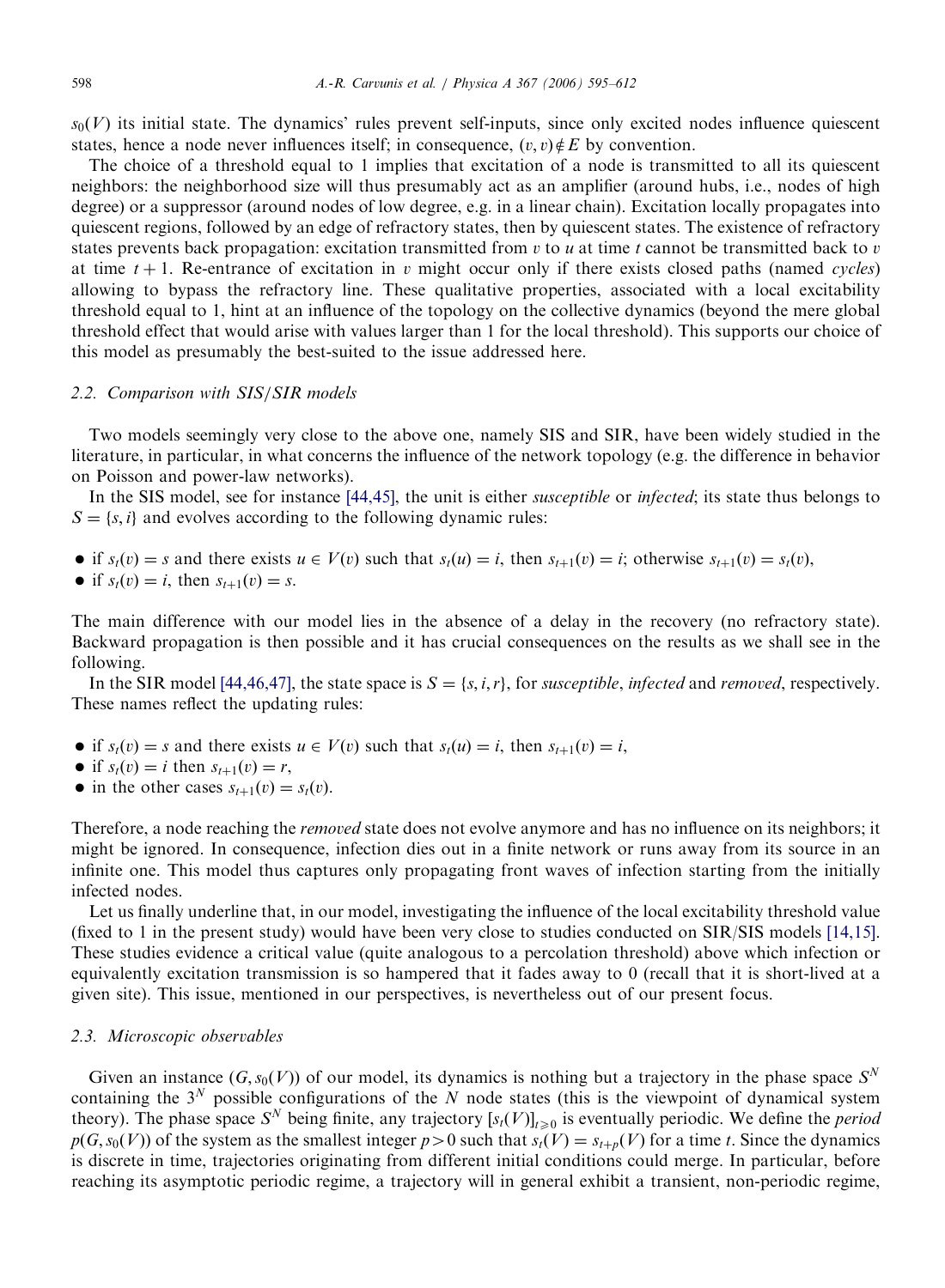whose duration will be called the (microscopic) *convergence time*. More precisely, we define the convergence time  $c(G, s_0(V))$  of the system as the smallest integer t such that  $s_t(V) = s_{t+p}(V)$  for an integer p.

## 2.4. Macroscopic observables

Given the state  $s<sub>i</sub>(V)$  of the system at a given moment t, one may also observe the *macroscopic* state  $S_t(V) = (f_i(q), f_i(e), f_i(r))$  where  $f_i(q), f_i(e)$ , and  $f_i(r)$  denote the fractions of quiescent, excited, and refractory nodes at time t, respectively. This is a viewpoint in the spirit of statistical mechanics, and the fractions are termed the ''order parameters'' of the system in this context. These global statistics, providing macroscopic summary of the system state, will be of great importance in the following. At this macroscopic level, the dynamics of an instance of our model is a trajectory in the macroscopic state space  $[0,1]^3$ . This trajectory might have a period, denoted by  $P(G, s_0(V))$  but we cannot define it using the first time the same macroscopic state is reached twice. Indeed, this does not mean that it will be reached again, since it may stand for different microscopic states. We therefore define it as the smallest integer  $p>0$  such that there exists a time t such that for all integer i:  $S_t(V) = S_{t+ip}(V)$ . The smallest such t is called the macroscopic convergence time  $C(G, s_0(V))$ of the system.

Notice that we always have  $C(G, s_0(V)) \leq c(G, s_0(V))$  and  $P(G, s_0(V)) \leq p(G, s_0(V))$ . We can even notice that  $p(G, s_0(V))$  is a multiple of  $P(G, s_0(V))$  and that there may be many instances such that  $P(G, s_0(V)) = 1$ , whereas the only cases where  $p(G, s_0(V)) = 1$  is when there exists a time t at which  $s_t(v) = q$  for all  $v \in V$ , i.e., if the trajectory reaches the unique (microscopic) equilibrium state of the dynamics.

# 2.5. Random networks

There is a huge variety of networks on which the dynamics may be studied (the updating rules define a consistent evolution whatever may be the underlying topology). We however have specific questions in mind, mainly the impact of the underlying degree distribution on the system behavior. Accordingly, we look for possible differences between the dynamics on qualitatively different topologies, spanned by the paradigmatic Poisson and power-law degree distributions. We used the two following models (implementations of these models are available at [\[48\]](#page-17-0), see also methodological details at the end of the present section).

- The first one is the classical Erdös–Rényi model [\[12,13\]](#page-16-0), which samples uniformly at random networks among all the ones with a given number N of nodes and a given number M of links by choosing M pairs at random. At the infinite limit, this random network model is equivalent to the model where the network is constructed from a given number N of nodes, each possible link being added with a probability  $p$ (independently of the other links).
- The second one is the *configuration* model [\[49\]](#page-17-0), which samples uniformly at random networks among all the ones with a given number N of nodes and a given degree distribution  $(p_k)_{k\geq0}$ . One first samples the degree of each node according to the degree distribution, and then links random pairs of nodes as long as they do not have as many links as this degree.

Note that in both models the connections are symmetric: the excitation might propagate both ways. The presence of a refractory step nevertheless prevents from immediate backward propagation, as noticed above.

The Erdös–Rényi model gives networks with Poisson degree distributions,  $p_k \sim e^{-\lambda} \lambda^k / k!$ ; it thus exhibits a typical degree  $\lambda$  (coinciding with the average degree) and an exponential decrease  $p_k \sim e^{-k \ln(1/\lambda)}$  for large k values. These networks therefore do not fit the heterogeneous degree distributions met in practice.

To generate more realistic model networks, we shall use the *configuration* model, able to produce networks with power-law degree distributions  $p_k \sim k^{-\alpha}$  (also termed "scale-free networks" since a power-law degree distribution does not put forward any characteristic degree value, i.e., there is no typical scale for the degree). Notice that it is *not* the classical Albert–Barabási model [\[50\]](#page-17-0) often used to generate power-law networks. The configuration model has the advantage of producing networks with any prescribed degree distribution, which is crucial here. The exponent of the law should satisfy  $\alpha > 1$  so that the distribution can be normalized to 1. Power-law networks have a high fraction of small-degree nodes, but also a non-negligible number of very-high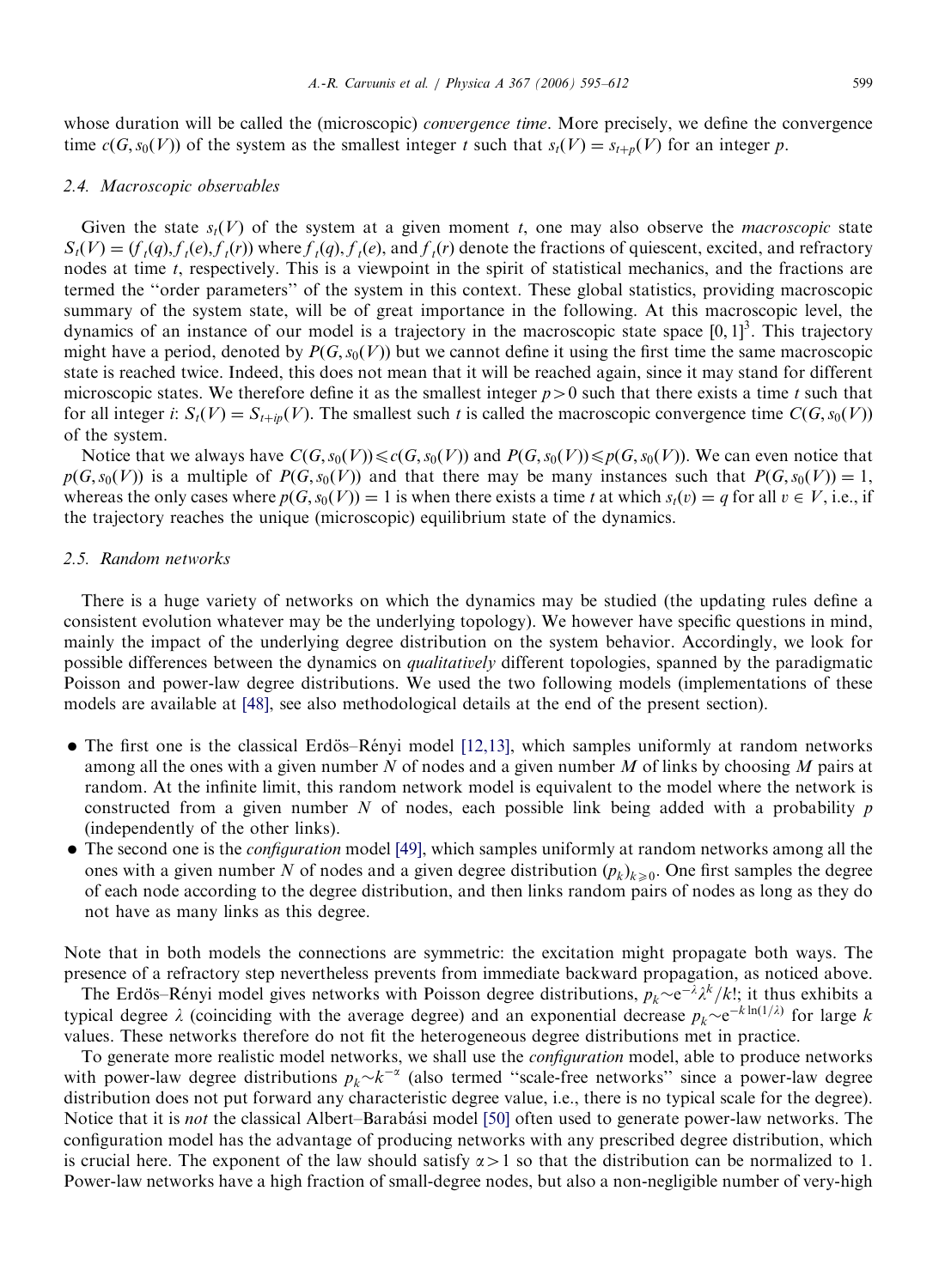degree nodes. In consequence, the statistical average degree  $\langle k \rangle$  no longer coincides with any typical degree value. It is besides well-defined only for  $\alpha > 2$ . It is possible to compute the exact expression of  $\langle k \rangle$  as a function of  $\alpha$ , but for qualitative discussion, the rough estimate  $\langle k \rangle \approx (\alpha - 1)/(\alpha - 2)$  obtained in the continuous approximation for k will be more useful. Average degree is then larger than 3 for  $\alpha < 2.5$ .

# 2.6. Random initial states

As there are many ways to choose a network  $G = (V, E)$  to define an instance of our model, there are many ways to choose an initial state  $s_0(V)$ . In order to keep things simple and to focus on the influence of the topology on the dynamics, with the least possible non-topological sources of bias, we used random initial states. This will prove to be sufficient in the following.

More precisely, given three positive numbers  $p_q$ ,  $p_e$  and  $p_r$  with  $p_q + p_e + p_r = 1$ , we sample independently the state of each node, this state being quiescent, excited or refractory with probability  $p_q$ ,  $p_e$  and  $p_r$ , respectively. We call an initial state obtained in this way a  $(p_q, p_e, p_r)$ -initial state. Accordingly, the fractions  $[f_0(q), f_0(e), f_0(r)]$  of nodes in each state are random variables. Only their statistical mean are prescribed,  $V_0(q), J_0(e), J_0(r)$  or nodes in each state are random variables. Only their statistical mean are prescribed, respectively equal to  $(p_q, p_e, p_r)$ , with a fluctuation of order  $O(1/\sqrt{N})$  where N is the total number of nodes.

#### 2.7. Mean-field approach

Given the model and its dynamics, analytical studies rely on a mean-field-like approach [\[30\]](#page-17-0). Let us sketch its basic principles, features and flaws, motivating our numerical approach.

For any node  $v \in V$  and state  $\sigma \in S$ , let us denote by  $c_t(\sigma, v)$  the Boolean function equal to 1 if  $s_t(v) = \sigma$  and 0 otherwise. We then have for all  $v, \sum_{\sigma \in S} c_t(\sigma, v) = 1$  and for all  $\sigma, f_t(\sigma) = (1/N) \sum_{v \in V} c_t(\sigma, v)$ . Denoting  $Y()$ the Heaviside function  $(Y(x)$  equals 1 if  $x \ge 0$  and 0 otherwise), the dynamics is described by the three following equations, for all  $t\geq0$  and  $v \in V$ :

$$
c_{t+1}(r, v) = c_t(e, v),
$$
  
\n
$$
c_{t+1}(e, v) = c_t(q, v) \cdot Y \left[ \sum_{u \in V} l(u, v) c_t(e, u) - 1 \right],
$$

$$
c_{t+1}(q, v) = 1 - c_{t+1}(r, v) - c_{t+1}(e, v),
$$

where  $l(u, v)$  is 1 if the link  $(u, v)$  exists and 0 otherwise.

In the mean-field framework, one approximates the average of products  $(1/N)\sum_{u\in V}l(u,v)c_i(e,u)$  by the product of averages  $(1/N)\sum_{u\in V}l(u',v)(1/N)\sum_{u\in V}c_t(e,u)$ . But  $\sum_{u\in V}l(u,v)$  is nothing but the degree  $k_v$  of v and  $\sum_{u \in V} c_e(t, u)$  can be approximed by  $Nf_i(e)$ . The main equation above then becomes

$$
c_{t+1}(e, v) = c_t(q, v) \cdot Y(k_v f_t(e) - 1).
$$

At this stage, we can obtain an interesting conclusion concerning our model. Consider an instance  $(G, s_0(V))$ with period  $p(G, s_0(V)) = 3$ . One can easily show (we will provide a proof below) that this implies that no node stays in the same state (including the quiescent one) more than one time step in a row. In the mean-field framework, this requires that  $k_v f_t(e) \geq 1$  for all  $v \in V$ , i.e.,  $k_v \geq 1/f_t(e)$ : a mean-field approach could be valid only if the average degree is large enough, which will be confirmed by experiments in the following.

We see from the above equations that this mean-field approach has turned the original cellular automata into a coupled map lattice, composed of N units with two variables  $[c_{\ell}(q), c_{\ell}(e)]$  each. Such coupled map lattices do not faithfully account for all the correlations present in the original system. Moreover, to get analytically tractable equations, one has to further reduce the description and work at the level of fractions  $f_i(\sigma)$ ,  $\sigma \in S$  (or at best at the level of pair correlation functions describing the joint statistics of the states of a pair of neighbors). Further decoupling approximations are then required to get closed evolution equations. Notwithstanding the questionable validity of the involved approximations, the resulting framework is obviously not a relevant approach to study dynamic properties at the level of trajectories, since it cannot capture notions like period, convergence time, etc. on which this paper focuses. It can neither fully account for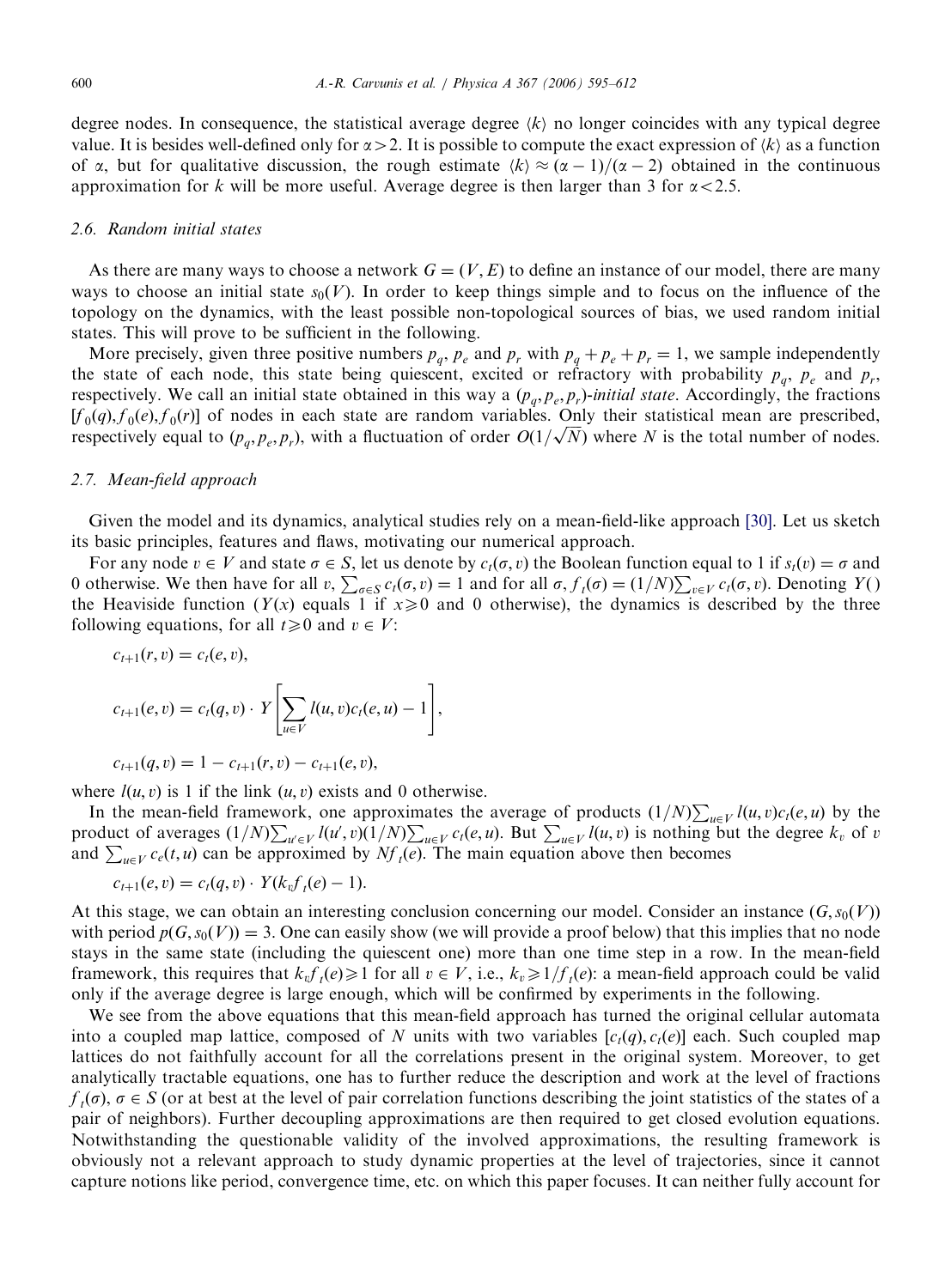the spatial heterogeneity and correlations. In consequence, the issues addressed in this paper are entirely out of reach in a mean-field approach, motivating our empirical, though rigorous, approach based on numerical simulations.

#### 2.8. Methodology

The networks obtained with the models presented above are not always connected, i.e., there does not exist a path between all pairs of nodes. The dynamics then runs independently on the various connected components, hence what really makes sense is to consider only the largest connected component. The ensuing flaw in comparative studies is the possibly varying size  $N_{cc} \le N$  of this connected component. Generating random connected networks with prescribed degree distribution is possible but it is a difficult task [\[51\]](#page-17-0) and it has important drawbacks in our context. Moreover, whenever the average degree is not too low (basically larger than 2), the largest connected component contains most (if not all) nodes [\[12,49,52\]](#page-16-0). Finally we decided not to include the connectedness constraint in the generating procedure, but rather to keep a posteriori the largest connected component. This is very classical in complex network studies.

We call a  $\lambda$ -Poisson network any network obtained by generating a Poisson network of average degree  $\lambda$ with the Erdös–Rényi model and then keeping only its largest connected component. This restriction slightly modifies the degree distribution, e.g. the probability that a node has degree  $k = 0$  now vanishes, which implies that the normalization of the initial Poisson distribution is modified accordingly; in consequence,  $\lambda$ -Poisson networks have an average degree larger than  $\lambda$ , roughly by a factor of  $1/(1 - e^{-\lambda})$ . If  $\lambda$  is larger than 2, however, the two networks are almost identical (since  $p_0 = e^{-\lambda} \ll 1$ ), and the larger  $\lambda$  the more identical they are. Likewise, we call an *a-power-law network* any network obtained by generating a random network with degree distribution  $p_k \sim k^{-\alpha}$  with the configuration model and then keeping only its largest connected component. The largest connected component is small (less than 10% of the network) only for  $\alpha > 3.5$ (then  $\langle k \rangle$  < 2) whereas it almost, if not exactly, coincides with the whole network for  $\langle k \rangle$  > 2 (i.e., smaller  $\alpha$ values). Like in  $\lambda$ -Poisson networks, restriction to the connected component implies that  $\alpha$ -power-law networks have an average degree slightly larger than the average degree of the original network. Likewise, their degree distribution may differ significantly from a power law with exponent  $\alpha$  at low values of  $k$ . But in most cases the connected networks are almost identical to the original ones, and most importantly, their degree heterogeneity, which is the relevant feature in the present study, are comparable. In conclusion, the restriction to the largest connected component has no impact in most practical cases, since the original network is connected whenever the average degree is not too close to 2. In some limited cases, however, it may have an influence on the interpretation of our results, which will then be discussed accordingly.

All the networks considered in the simulations will be  $\lambda$ -Poisson or  $\alpha$ -power-law networks, as described above. The parameters of interest, quantifying the network topology, are the average degree in the first case, and the power-law exponent in the second case. To compare these different classes of networks, we shall often express the results on power-law networks in terms of their average degree (empirical average computed in each sample) in addition to their exponent. In numerical studies, in order to minimize sampling and finite-size effects, we shall always consider the empirical average degree, computed in each configuration as an average over all the nodes of the connected component. Parameter ranges considered here will cover the values met in practice, namely  $\lambda$  from 1 to 20 and exponents  $\alpha$  from 1.5 to 5. The parameters leading to average degrees close to 2, basically  $\lambda$  between 1 and 2.5 and  $\alpha$  larger than 3 generate extremal cases as explained below.<sup>1</sup>

The initial states considered in all the simulations will be random initial states, inducing some variability from one sample to another. Due to the strong coupling between neighboring units and the ensuing collective behavior of the network, it is a priori possible that changing only one node's initial state has significant consequences on the overall dynamics. However, the investigations conducted on this possible sensitivity showed that it does not affect the observables considered in the present paper (convergence time, period and average excitation), thus validating a plain random sampling of the initial state.

<sup>&</sup>lt;sup>1</sup>The average degree cannot be significantly lower than 2 in a connected component, the worst case being that of trees, where it is equal to  $2(N-1)/N$ .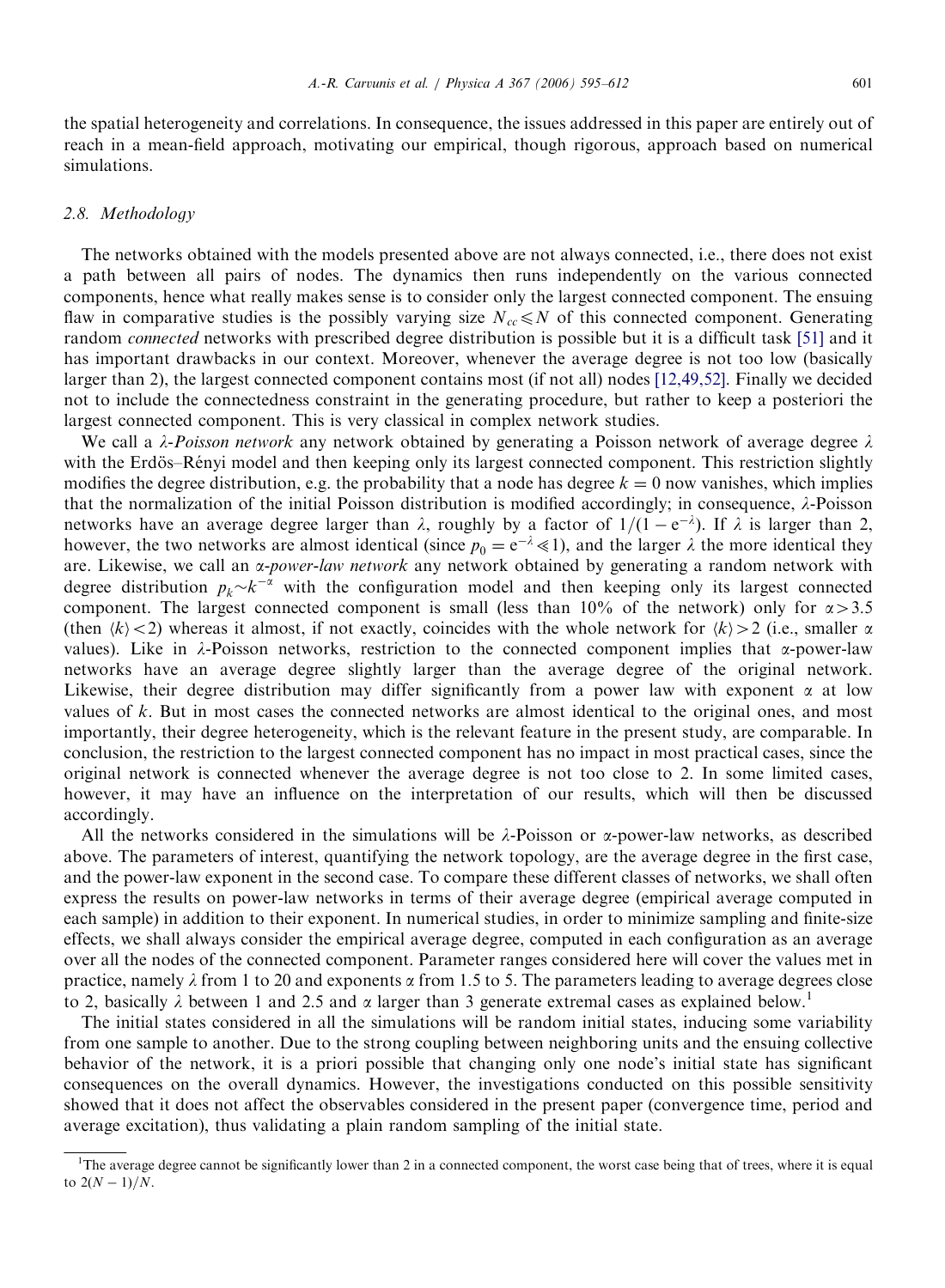From a probabilistic point of view, network configurations where the average degree  $k$  is close to 2 or  $(p_q, p_e, p_r)$ -initial states with at least one very low  $p_q$  (with  $\sigma \in S = \{e, q, r\}$ ), are very rare; moreover, the variability is high in these extreme cases. We shall therefore call them *non-typical* cases whereas the other cases will be called *typical* cases. We expect, and our results will confirm this, that the observed behaviors are very robust in typical cases, whereas they are less reproducible, i.e., more sensitive to minute variations of network configuration or initial state, in non-typical cases.

Let us end this section with a few technical points. All the networks considered in the paper have  $N = 1000$ nodes. This is large enough to avoid small-size effects (which we checked on larger networks), to capture a representative view of the dynamics and to get a good statistical behavior. For instance, when performing the random initialization with probabilities  $p_e$ ,  $p_r$  and  $p_q$ , the associated fluctuations of, say,  $f(q)$  is 1% or 2% percents (more precisely,  $\delta f(q) \approx$  $\frac{f(\theta)+f(\theta)+f(\theta)}{f(\theta)+f(\theta)}$  $p_q(1-p_q)/N$  $\sqrt{p_q(1-p_q)/N}$ , i.e.,  $\delta f(q) \approx 0.015$  for  $p_q = \frac{1}{3}$ . Moreover, considering larger networks would make some of our experiments computationally intractable.

Our simulations have been performed on networks with average degree up to  $\langle k \rangle = 20$ : indeed, preliminary tests have shown no significant differences in observable properties between this maximal value and higher values of the average degree. Finally, for all investigated quantities x (the fractions  $f(x)$ , the convergence time, the period), we chose to visualize the statistical dispersion over a sample by plotting the ensemble average  $\bar{x}$ , together with this value plus (resp. minus) the average difference  $\Delta x^+$  (resp.  $\Delta x^-$ ) between values larger than  $\bar{x}$ (resp. smaller) and  $\bar{x}$ . The rationale for considering such differences  $\Delta x^{\pm}$ , rather than the standard deviation, is to visualize separately the dispersion of x towards larger (resp. smaller) values than the ensemble average  $\bar{x}$ . Moreover, the interval  $[\bar{x} - \Delta x^-, \bar{x} + \Delta x^+]$  gives a better estimate of the typical range of values of x in case of non-Gaussian statistics.

# 3. Basic properties of the dynamics

We here present some general properties of the dynamics, providing hints and guidelines in devising the systematic numerical studies presented in the following sections.

As already discussed, any trajectory of our model always reaches a periodic regime with period  $p$ , whatever the network topology and the initial state. This implies a periodic behavior at the macroscopic level too. Moreover, the relations  $f_{t+1}(r) = f_t(e)$  and  $f_t(q) = 1 - f_t(e) - f_t(r)$  imply that if one fraction  $f_t(\sigma)$  is periodic, the two other are also periodic with the same period, denoted by P.

The series of fractions  $(f_1(\sigma))_{\sigma>0}$  for each  $\sigma \in S = \{q, e, r\}$  therefore, are all periodic with the same period P. We insist however on the fact that there is no other obvious relation (with or without delay) between these fractions, and that the microscopic period  $p$  cannot be deduced from them: we can only state that  $p$  is an integral multiple of the macroscopic period  $\tilde{P}$ . The full dynamics in the phase space  $S<sup>N</sup>$  deeply depends on the underlying topology (and possibly on its initial state). We elaborate further on this fact below, first by showing what *can* (and cannot) occur with our model, then by examining representative instances, and finally by studying average and extremal behaviors in typical and non-typical cases.

#### 3.1. Possible and impossible behaviors

From the very definition of the model, one can easily notice that the smallest non-trivial period is  $p = 3$ (whereas  $p = 2$  is possible in the SIS model, for instance). It is in particular observed in any elementary pattern of 3 nodes connected into a triangle and initially in the state  $(e, q, r)$ , then evolving by a mere circular permutation of the individual states (namely  $(r, e, q)$ , then  $(q, r, e)$  and back to  $(e, q, r)$ ). A remarkable fact concerning such a triangle is that its periodic behavior is preserved upon embedding into a larger network, whatever its topology and initial state: when the initial state contains such a triangle, the period  $p$  of any trajectory will necessarily be an integral multiple of 3, and excitation never dies out. The only state in which the period is 1 is the one where all the nodes are in the quiescent state. This state can be reached from many initial states (with the above-mentioned necessary condition that they do not contain a triangle in the state  $(e, q, r)$ ). Therefore, we expect that excitation dies out less frequently in power-law networks, due to the higher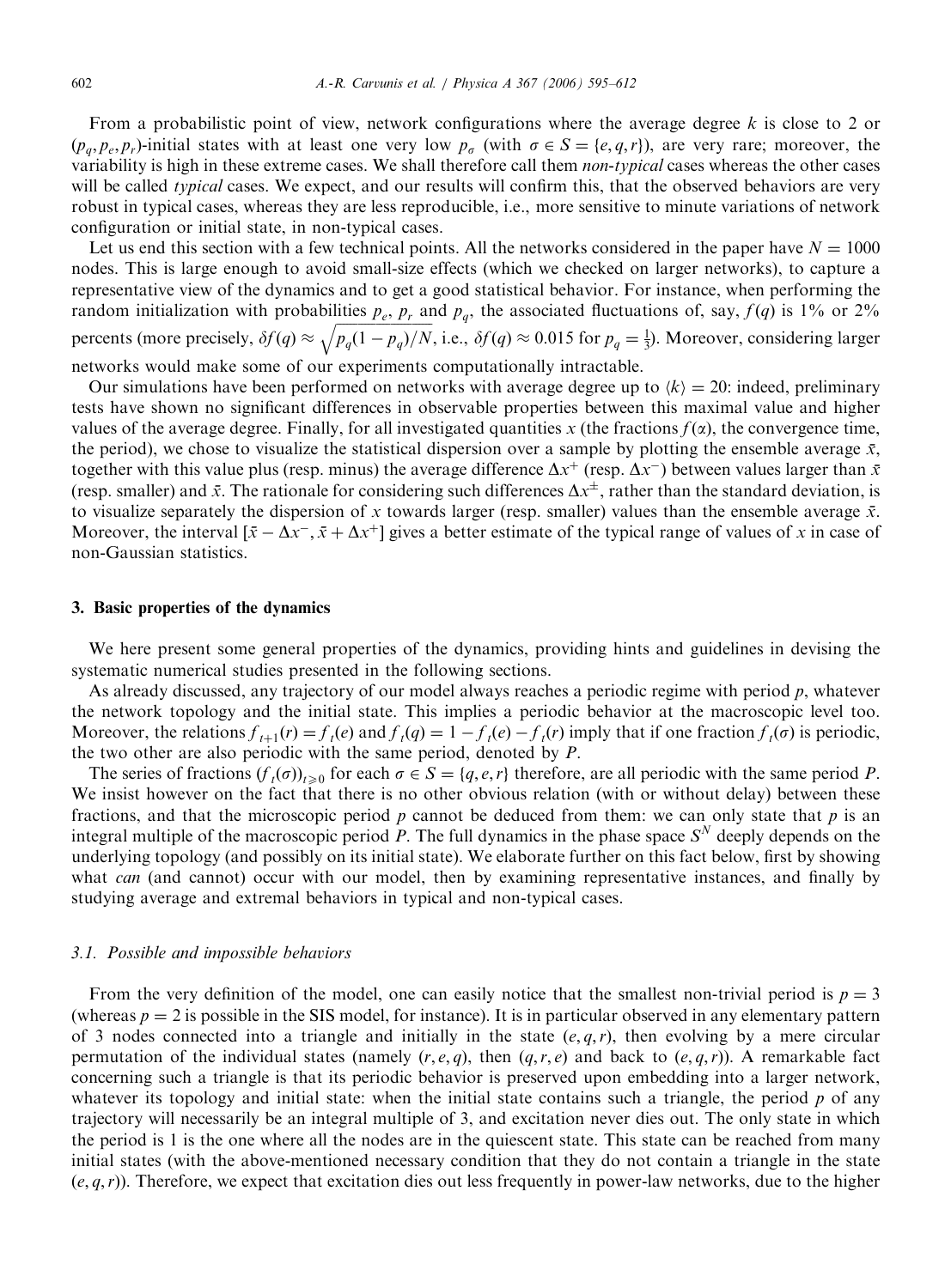probability of finding triangles  $(e, q, r)$  in the initial state (there are significantly more triangles in power-law networks than in Poisson ones [\[7\]\)](#page-16-0).

There is clearly no upper limit for the microscopic period  $p$ . Consider for instance a ring of  $n$  links:  $G = (V, E)$  with  $V = \{0, ..., n-1\}$  and  $E = \{(i, i+1 \mod n), i \in V\}$ , and an initial state in which all nodes are quiescent except two adjacent ones, one in excited state and the other in refractory state, i.e.,  $s_0(v) = q$  for all  $v>1$ ,  $s<sub>0</sub>(0) = r$  and  $s<sub>0</sub>(1) = e$ . At each time step, the excitation and the following refractory state jump one node forward, hence the period is  $p(G, s_0(V)) = n$ .

At the macroscopic level too, the smallest non-trivial period cannot be lower than  $P = 3$ . But many microscopic evolutions may underly a macroscopic period of 1. They include of course the equilibrium state  $(s_t(v) = q$  for any time t and any node  $v \in V$ ) but also many non-equilibrium regimes, as illustrated by the above ring configuration for which  $f_i(q) = (n-2)/n$ ,  $f_i(e) = f_i(r) = 1/n$  all along the time, and thus  $P = 1$ .

Here again we can build examples with arbitrarily large period P. Consider for instance a network made of two linear branches  $(u_1, \ldots, u_{n-1})$  and  $(v_1, \ldots, v_{n-1})$ , stemming from the same node  $u_0$  and joining in a node  $u_n$ , then closed with an additional link from  $u_n$  to  $u_0$ . Starting from an initial state in which  $s_0(u_0) = e$ ,  $s_0(u_n) = r$ , and all other nodes are in the quiescent state leads to a periodic trajectory of macroscopic period  $P = n + 1$ (which happens to be equal to the microscopic period  $p$  in this particular case). Another meaningful example is provided by a ''decorated ring'': a network composed of a ring of n links and an additional node connected to one node on the ring (a "dangling end", see below):  $G = (V, E)$  with  $V = \{0, ..., n\}$  and  $E = \{(i, i + 1 \mod n), 0 \le i \le n - 2\} \cup \{(n - 1, 0)\} \cup \{(0, n)\}.$  Then, again consider an initial state where all the nodes are quiescent except two adjacent ones, one in the excited state and the other in the refractory state, i.e.,  $s_0(v) = q$  for all  $v > 1$ ,  $s_0(0) = r$  and  $s_0(1) = e$ . Then the macroscopic period is  $P(G, s_0(V)) = n$  (here equal to the microscopic period). Actually, the presence of the dangling end affects only the macroscopic period (it would be  $P' = 1$  in a plain ring, whereas the microscopic period would still be  $p' = n$ ).

The same kind of remarks can be done concerning the convergence time. One can for instance consider a chain of length n:  $G = (V, E)$  with  $V = \{0, ..., n\}$  and  $E = \{(i, i + 1), 0 \le i < n\}$  with all nodes initially in the quiescent state, except node 0 in excited state:  $s_0(v) = q$  for all  $v > 0$  and  $s_0(0) = e$ . Then the system will reach the equilibrium state where all the nodes are quiescent (with period 1) only after  $n + 2$  time steps. This example also stands for macroscopic convergence time, which is equal to the microscopic one in this case.

These examples show that both period and convergence time are non-trivial features of the model and deserve more attention. Moreover, they underline the importance of carefully distinguishing between the two levels, termed microscopic and macroscopic, at which one may observe the model.

Before entering in the first details of our numerical experiments, let us make a last remark: if a system is in a non-trivial periodic regime then all its nodes contribute to the dynamics in the sense that no node stays in the same state forever. This is obvious for all states but the quiescent one. Suppose therefore there is a node remaining forever in the quiescent state. This implies that none of its neighbors passes through the excited state (else it would force it to change its state). Hence after at most one step (some of the node's neighbors may be in the state  $r$ ), all its neighbors are in the  $q$ -state. By repeating this reasoning, we see that all nodes must ultimately be in the quiescent state, which is in contradiction with our hypothesis. This proves the claim. Notice however that the state of some nodes may change only once per period and that the period can be arbitrarily large, as explained above. If the period is 3 (its minimal non-trivial value), however, these remarks imply that no node stays in the same state more than one time step in a row.

The discussion above gave intuition on what *can* happen in the dynamics we observe. We gave some instances which show that some particular behaviors are possible, which will be useful to understand the experiments below. These behaviors may however be very rare and may never occur in typical instances following from a random sampling. To explore this, we present now numerical experiments aimed at observing what happens in typical and special cases.

## 3.2. Representative examples of the dynamics

We shall here observe and discuss the typical behaviors obtained on a given network with given initial states. Since the behaviors discussed here are the same for Poisson and power-law networks, we shall only present the Poisson cases.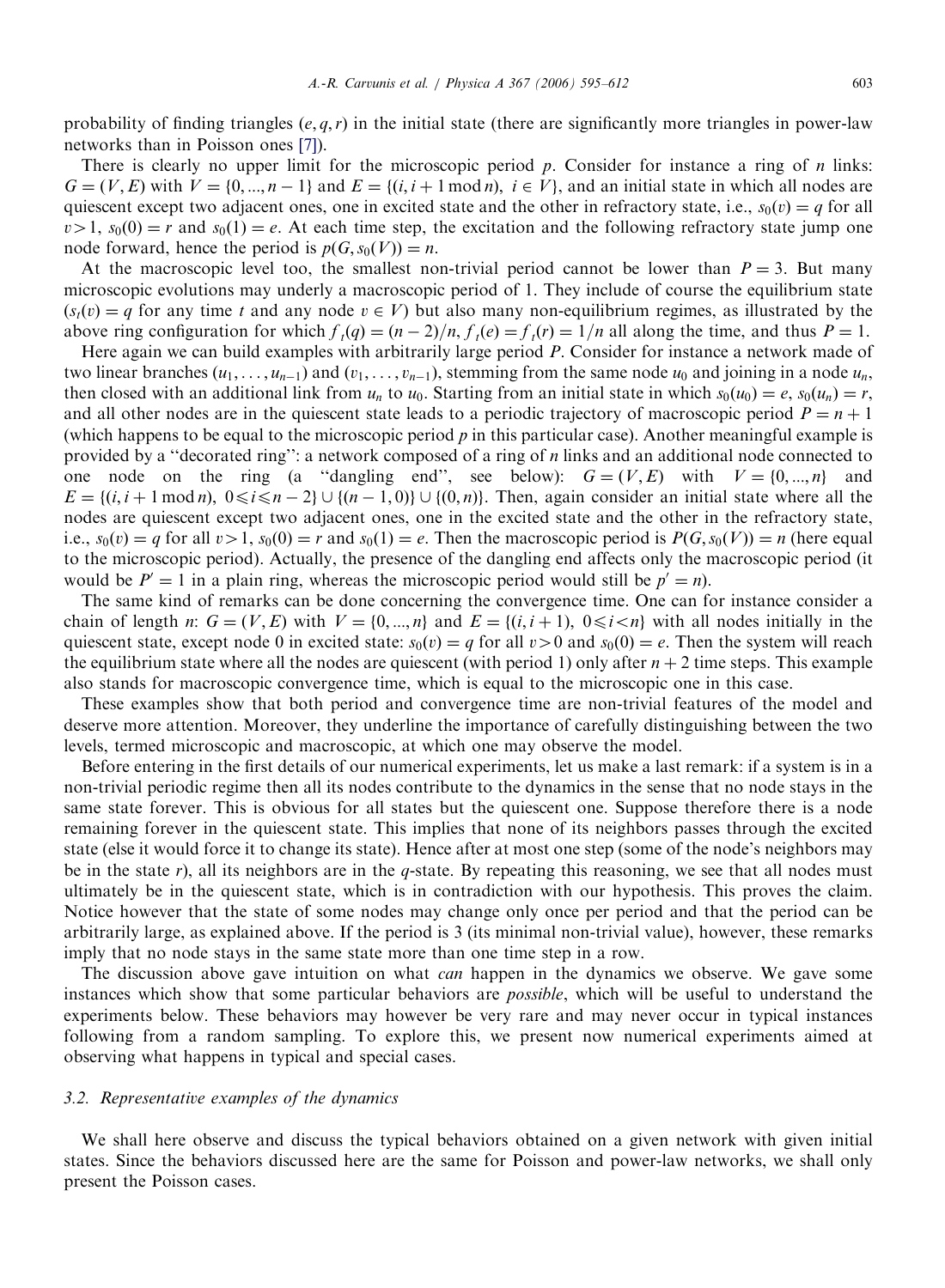<span id="page-9-0"></span>We plot in Fig. 1 the evolution of  $f_0(\sigma)$  for each  $\alpha \in S = \{q, e, r\}$ , in two different cases: a typical Poisson network (large value  $\lambda = 10$ , Fig. 1a) and a non-typical one (small value  $\lambda = 1$ , Fig. 1b), both with typical initial states.

The typical case (Fig. 1a) is representative of what is observed on most such instances: the system reaches a macroscopic periodic regime of period  $P = 3$  after a short macroscopic convergence time (generally  $C \leq 4$  time steps). In such cases, we generally observe that both the period and the convergence time are equal at the microscopic and macroscopic levels, i.e.,  $p = P$  and  $c = C$  (which is by no means neither obvious nor necessary, as illustrated in the previous subsection).

For non-typical Poisson networks (Fig. 1b), a significant macroscopic convergence time (larger than 40 time steps in the example) is observed, with high variability. Recall that it provides a lower bound for the microscopic convergence time ( $c \geq C$ ), which therefore is large too. Likewise, the period (which is too large to be observed on the figure) can be large and has an important variability.

These observations are only a qualitative preliminary step, leading to the quantitative investigations presented in the following sections, which supports their representativity.

# 3.3. Average and extremal behaviors

To enlighten the macroscopic behavior we may expect, we sample 1000 networks with the same average degree and macroscopic initial states. The obtained ensemble average, minimum and maximum values of the fraction of quiescent nodes at each time step are plotted in Fig. 2 (the fractions concerning other states are observed to behave similarly). The fact that the ensemble average and extremal behaviors in typical cases (Fig. 2a) is very similar to the behavior of any individual sample (Fig. 1b) confirms that both the convergence time and the period are very robust, with respect to the microscopic details of both the underlying topology and the initial state. In other words, in typical cases, the average degree and the initial fractions of nodes in



Fig. 1. Examples of evolutions observed on the fractions  $f_i(\sigma)$  with  $\sigma \in S = \{q, e, r\}$  (i.e., at the macroscopic level) for  $\lambda$ -Poisson networks with typical  $(0.3, 0.3, 0.4)$ -initial states. (a) For a (typical) 10-Poisson network and (b) for a (non-typical) 1-Poisson network.



Fig. 2. Ensemble average, minimal and maximal values (resp.  $\bar{f}_t$ ,  $f_t^{\min}$  and  $f_t^{\max}$ ) for the fraction  $f_t(q)$  of quiescent nodes in  $\lambda$ -Poisson networks with typical (0.3, 0.3, 0.4)-initial states. (a) Over 1000 instances of 10-Poisson networks and (b) over 1000 instances of 1-Poisson networks.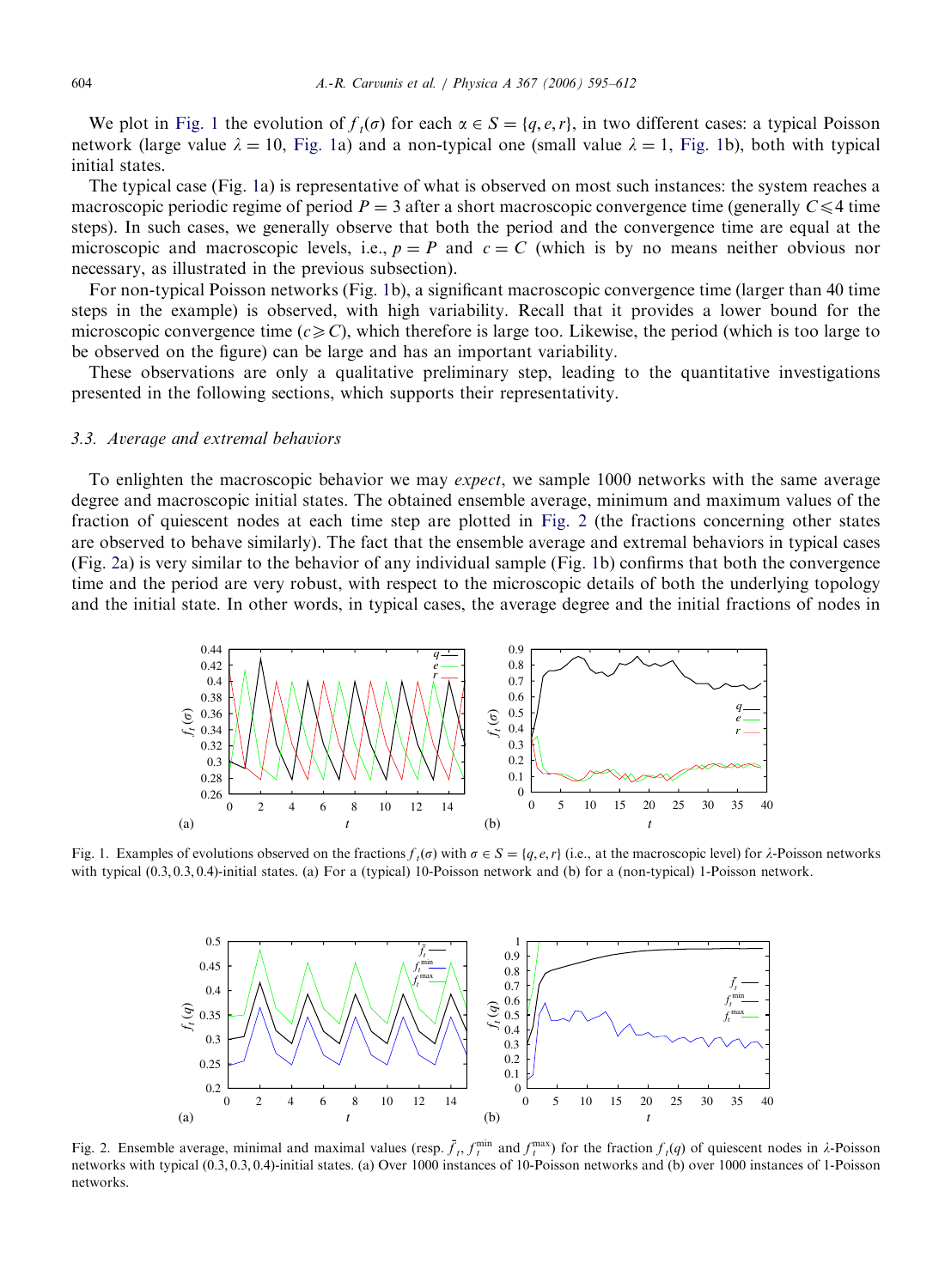each state prescribe both the period and the convergence time. Otherwise, averaging over 1000 network instances would smooth out the oscillations and the ensemble average would be constant.

This latter behavior is actually that observed for non-typical Poisson networks (still with typical initial states), where the ensemble average fraction of quiescent nodes collapses to a constant (Fig. [2b](#page-9-0)). In fact, such systems can reach the state where *all* the nodes are quiescent  $f_i(q) = 1$ , thus corresponding to the microscopic equilibrium state and not only to a macroscopic stationary regime. This extinction happens quite often, which noticeably increases the ensemble average value  $\bar{f}_t(q)$ . This point is discussed further in the next section.

# 4. Influence of initial states

In the previous section we compared basic macroscopic properties of the dynamics on typical vs. nontypical networks while the initial states were always typical ones: concerning these coarse dynamic features, Poisson and power-law networks behave similarly. We now explore the influence of initial states, either typical or non-typical, on the dynamics observed at the macroscopic level.

Let  $(\alpha, \beta, \gamma)$  denote a permutation of  $(q, e, r)$ . To quantify the influence of the initial state (characterized by any two fractions  $f_0(\beta)$  and  $f_0(\gamma)$ , we observed, in the periodic regime, the mean (i.e., time-averaged over a period) and extremal fractions of nodes in state  $\alpha$  as a function of  $f_0(\beta)$ , for a given fraction  $f_0(\gamma)$ . Numerical experiments were conducted for a wide range of initial fractions and general classes of behaviors were observed. These representative situations are illustrated here using a constant initial fraction of refractory nodes  $f_0(r) = 0.3$  ( $\gamma = r$ ) and an initial fraction of excited nodes ( $\beta = e$ ) varying from 0 to  $1 - f_0(r) = 0.7$ . The results are plotted in Fig. 3 for both typical and non-typical Poisson and power-law networks.



Fig. 3. Ensemble average of the mean fraction (time average over a period) of quiescent nodes  $\langle \vec{f}_t(q) \rangle$  and its statistical dispersion in the asymptotic periodic regime as a function of the initial fraction  $f_0(e)$  of excited nodes, with  $(1 - 0.3 - f_0(e), f_0(e), 0.3)$ -initial states. (a) For 10-Poisson networks, (b) for 1-Poisson networks, (c) for 2:5-power-law networks and (d) for 3:5-power-law networks. For each value of  $f_0(e)$ , we plot the ensemble average over a set of 1000 instances of the time-averaged value of  $f_1(q)$ ; its statistical, possibly asymmetric, dispersion is visualized by plotting the average plus (resp. minus) the average difference between it and values larger (resp. smaller) than it. See the end of Section 2.8 for details on our notations.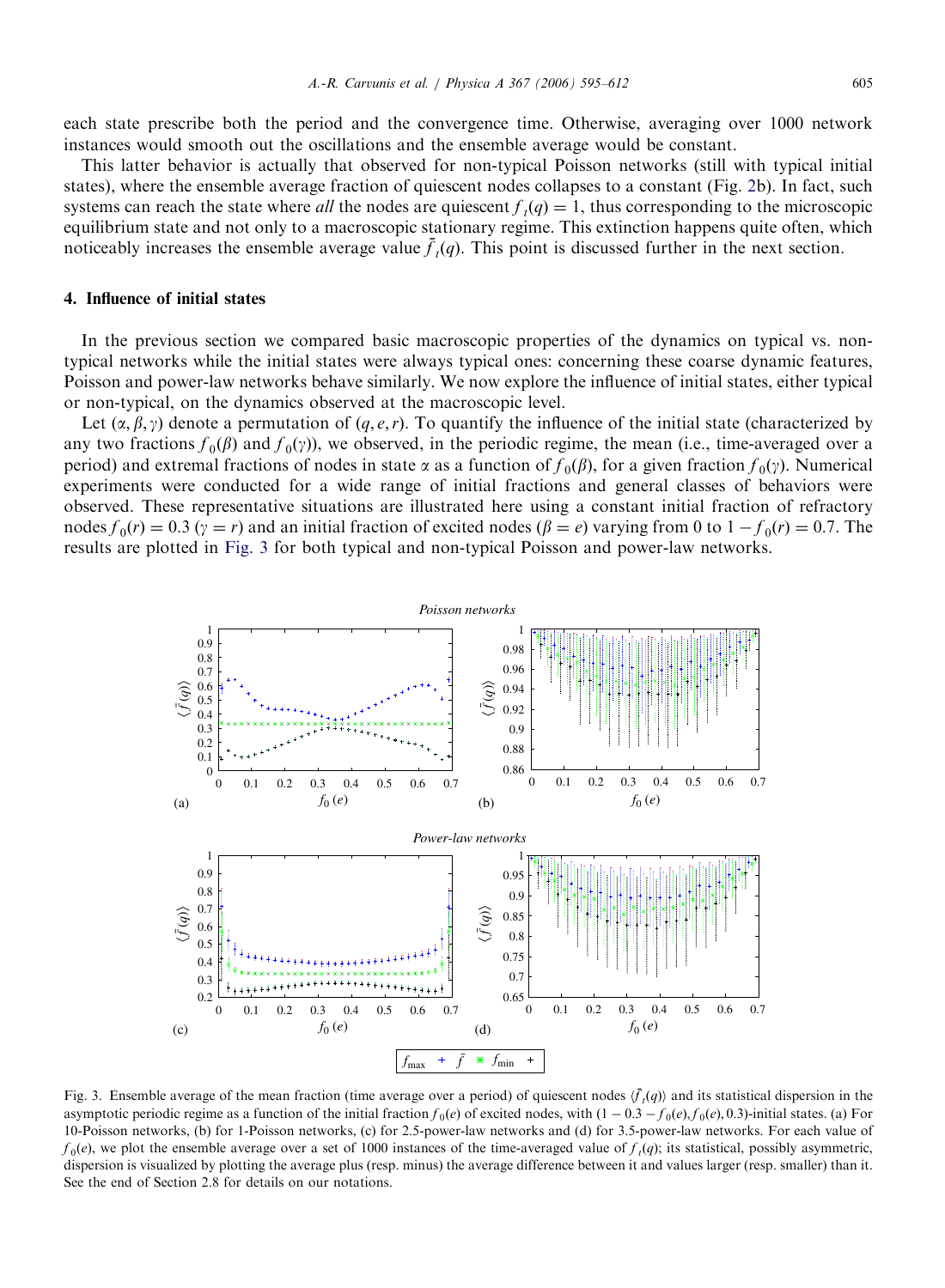

Fig. 4. Symmetry properties with respect to the macroscopic initial state  $[f_0(e), f_0(q), f_0(r)]$ . Identical plots are obtained displaying the minimal, maximal and average fractions of quiescent nodes in the periodic regime as a function, of  $f_0(q)$  with  $f_0(r) = 0.3$  (a), of  $f_0(e)$  with  $f_0(q) = 0.3$  (b), and of  $f_0(r)$  with  $f_0(e) = 0.3$  (c) (in all plots, we used 1000 instances of 10-Poisson networks). See the end of Section 2.8 for details on our notations.



Fig. 5. A specially designed instance for which the generic identities pointed out in Fig. 4 should lead to the same fraction of quiescent nodes in the asymptotic regime if they were reflecting an exact symmetry of the dynamics.

These numerical experiments show that, for typical networks, notwithstanding their topology, the observed behaviors are very robust with respect to the initial state; the variability is larger in case of non-typical initial states. As already discussed, non-typical initial states (say,  $f_0(e) < 0.03$  or  $f_0(q) < 0.03$ ) on non-typical networks tend to give trivial asymptotic dynamics; this is confirmed here as all the nodes are eventually in the quiescent state.

Fig. 4 displays another feature of interest: that there exists symmetry relations between initial states, leading to exactly *identical* dynamic plots as shown here on typical Poisson networks; similar symmetry properties are observed with other average degrees and with power-law networks. It is important to notice that these symmetries are statistical by nature, and are *not* a mere consequence of the dynamics and the ensuing relation  $f_{t+1}(r) = f_t(e)$ . Indeed, Fig. 5 displays an instance designed especially to give a counter-example. The leftmost evolution starts from a  $(0.5, 0.3, 0.2)$ -initial state and the rightmost from a  $(0.2, 0.5, 0.3)$ -initial state; they should therefore lead to similar macroscopic states according to the symmetries depicted in Fig. 4. And yet, in the first case one obtains a steady macroscopic state where the fraction of nodes in each state are  $f(q) = 0.6$ ,  $f(r) = 0.2$ , and  $f(e) = 0.2$ , while they are  $f(q) = 0.8$ ,  $f(r) = 0.1$ , and  $f(e) = 0.1$  in the second case. This counterexample reveals that we do not face a symmetry of the dynamics in all the cases but a statistical feature of the evolution and/or of the topology, as observed at the macroscopic level: the observed symmetries generically hold true but fail to be satisfied in some particular cases. One may wonder if there exists typical such instances, but this is out of the scope of this paper.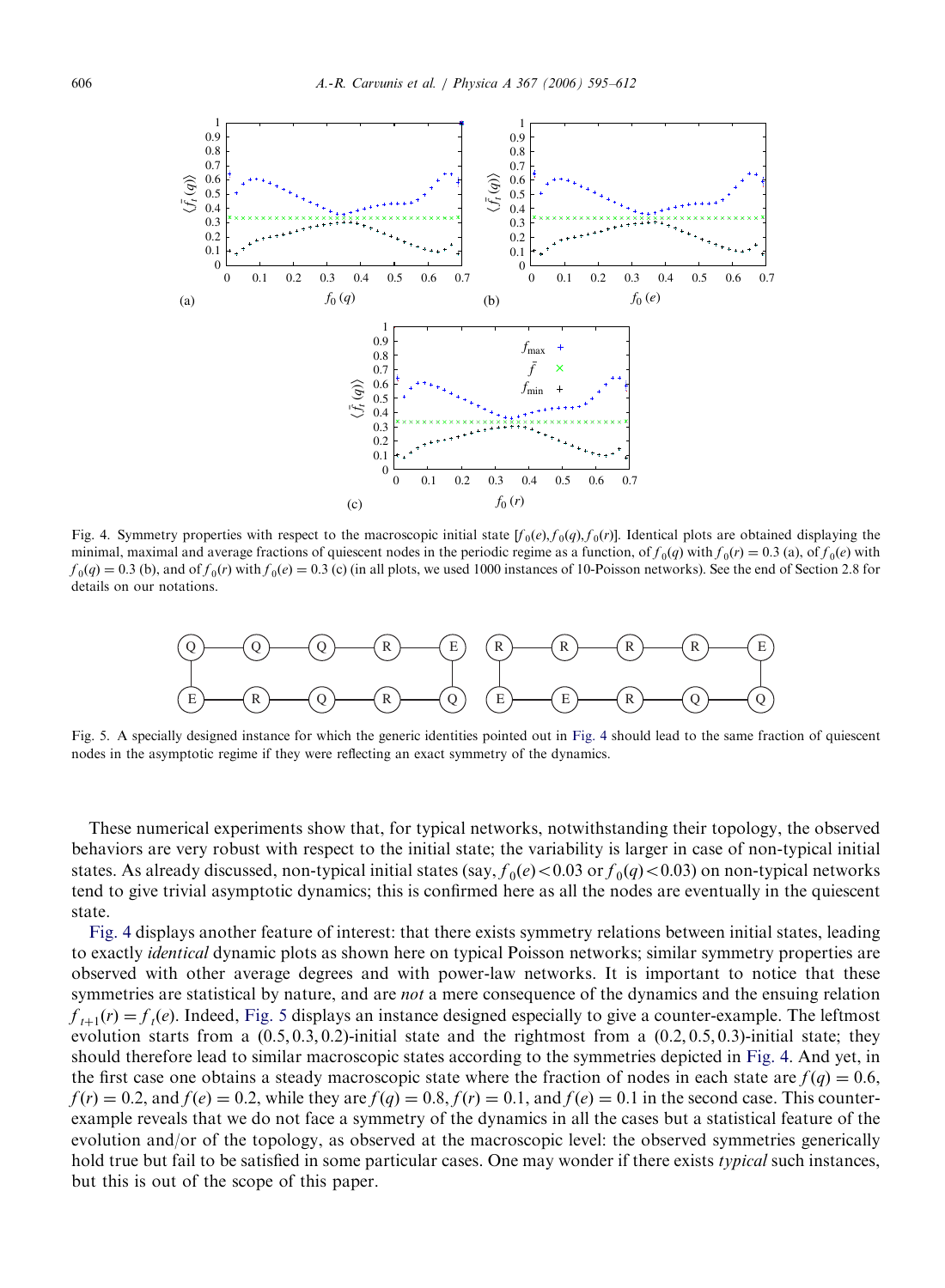# <span id="page-12-0"></span>5. Convergence time

The results stated in Sections 3 and 4 involved fractions of nodes in each state, i.e., spatially averaged quantities, what is called ''order parameters'' in the language of statistical mechanics. Let us now turn to microscopic features, i.e., properties observed at the level of individual trajectories, in the phase space  $S<sup>N</sup>$ . In the present section, we focus on the convergence time, namely the number of steps required to reach from a given initial condition the corresponding asymptotic periodic trajectory. We shall compare Poisson networks with power-law ones, for wide ranges of average degrees and exponents. In each case, we shall consider two initial states, one typical and the other one representative of what we termed non-typical initial states, i.e., with at least one very low fraction of nodes in one of the three states.

# 5.1. Poisson networks

The convergence time for Poisson networks is plotted in Figs. 6a–b as a function of the average degree (empirical average computed in each sample), with both typical initial conditions (Fig. 6a) and non-typical ones (Fig. 6b). This figure illustrates that the initial states and the topology play a somewhat similar role: whereas in typical cases the convergence time is very robust (almost constant), non-typical initial states or nontypical networks exhibit a stronger variability of the convergence time. Nevertheless, a remarkable fact is the small statistical dispersion here observed. For both non-typical networks and non-typical initial states, the convergence time is surprisingly less scattered than when only one of them is non-typical. This may be due to the fact that, in these cases, the effective network, i.e., the largest connected component of a random network of 1000 nodes, may actually be much smaller than the whole network thus finite-size effects take place (e.g. non-typical initial states may lead to a null number of initially excited nodes).



Fig. 6. Convergence time c as a function of the average degree for Poisson (a and b) and power-law networks (c and d). For k-Poisson networks, 1000 instances of networks are sampled for each integer value of k from 2 to 20. For power-law networks, 1000 instances of apower-law networks are sampled for each value of the exponent  $\alpha$  from 1.5 to 5 with step 0.25. In each case, their convergence time (starting from a typical initial state) is plotted  $(+)$ . Moreover, the ensemble average  $\bar{c}$  of the convergence time over each such sample, and its statistical dispersion, as visualized by  $\bar{c}$ ,  $\Delta c^-$  and  $\Delta c^+$  are plotted with lines. (a) With (0.3, 0.3, 0.4)-initial states for Poisson networks, (b) with  $(0.69, 0.3, 0.01)$ -initial states for Poisson networks, (c) with  $(0.3, 0.3, 0.4)$ -initial states for power-law networks and (d) with  $(0.69, 0.3, 0.01)$ -initial states for power-law networks.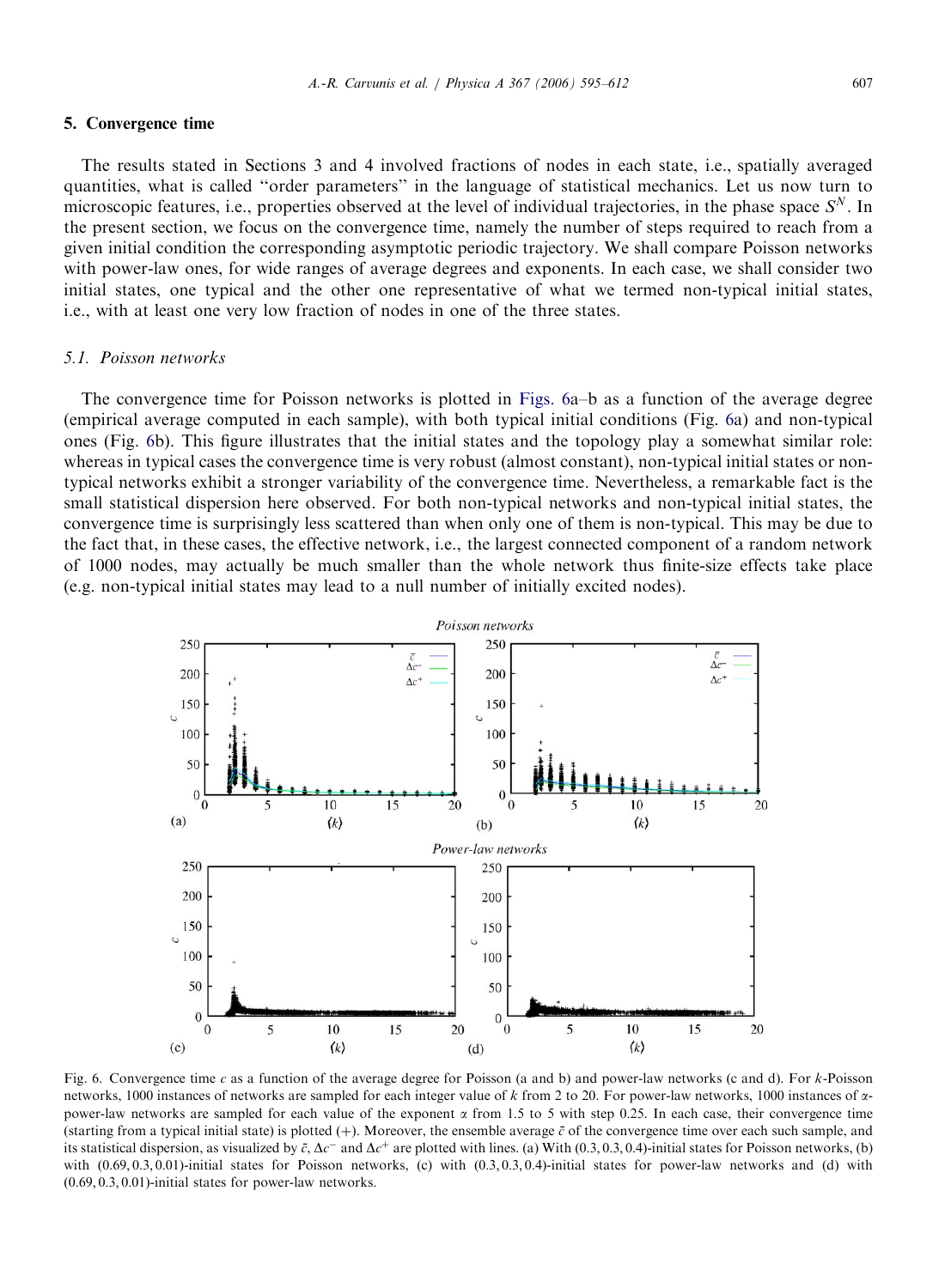

Fig. 7. Convergence time c as a function of the exponent  $\alpha$  for power-law networks. For each value of  $\alpha$  from 1.5 to 5 with step 0.25, 1000 instances of an a-power-law network and its initial state are sampled, and the associated convergence times are plotted. Moreover, the average  $\bar{c}$  over each such sample, and  $\Delta c^-$  and  $\Delta c^+$  are plotted with lines. (a) With typical (0.3, 0.3, 0.4)-initial states and (b) with nontypical  $(0.69, 0.3, 0.01)$ -initial states.

# 5.2. Power-law networks

We display in [Figs. 6c](#page-12-0)–d similar plots for power-law networks. Despite they are obtained by varying the exponent  $\alpha$ , which is the relevant control parameter for such networks, we present plots as a function of the average degrees (empirical average computed in each sample), and at the same scale as for Poisson networks (Figs. [6a](#page-12-0)–b), in order to make the comparison easier. We shall present and discuss the same results plotted as a function of the exponent below.

The general behavior is the same as for Poisson networks: the convergence time is very robust for typical networks and initial states, but varies significantly and may be very large with non-typical networks or nontypical initial states. However, it is clear from these plots that the convergence time is much less scattered on power-law than on Poisson networks. This may be viewed as a quantitative consequence of the fact, discussed in the preliminaries (Section 2), that the average distance in such networks is significantly lower than in Poisson networks; therefore, the dynamics runs faster, reflecting in a shorter convergence time.

The natural control parameter for power-law networks being the exponent  $\alpha$  of the power-law degree distribution, let us now describe the influence of  $\alpha$  on the convergence time (Fig. 7). The convergence time reaches its maximum value for exponents between 3 and 3:5, for which the average degree is close to 2. It also has its maximal variability for these exponent values, but remarkably, this variability remains moderate in all cases. Smaller exponents yield a result similar to Poisson networks with large average degrees: the convergence time is small and very robust. For larger values of the exponents, the convergence time remains short and not very scattered. This can be traced back to finite-size effects, since for  $\alpha > 3.5$ , the effective network, i.e., the connected component, is strongly reduced (typically smaller than 10% of the initial set of nodes). In the case of non-typical initial states, these finite-size effects are still stronger, since very few nodes, if any, are initially in the excited state, and so the dynamics is trivial. Like in the case of Poisson networks, the conclusion is that non-typical initial states increase the variability for typical networks, but decreases it for non-typical ones.

## 6. Period

Our aim is now to study the period  $p$  of the dynamics, along similar lines as those we followed for the convergence time (Section 5). Since the dynamics is deterministic, the system will *always* reach a periodic regime. But the number of possible states is huge  $(3<sup>N</sup>)$  and this periodicity might a priori be irrelevant (undetectable) in a finite observation time. The striking result we shall present here is that it is not the case in typical situations: a finite, even small, period  $p$  is observed. This periodicity means that many initial conditions will evolve towards the same periodic trajectory. We plot this (microscopic) period  $p$  as a function of the average degree for Poisson networks in [Figs. 8a](#page-14-0)–b, for power-law networks in [Figs. 8](#page-14-0)c–d, and finally as a function of the exponent  $\alpha$  of power-law networks in [Fig. 9](#page-14-0).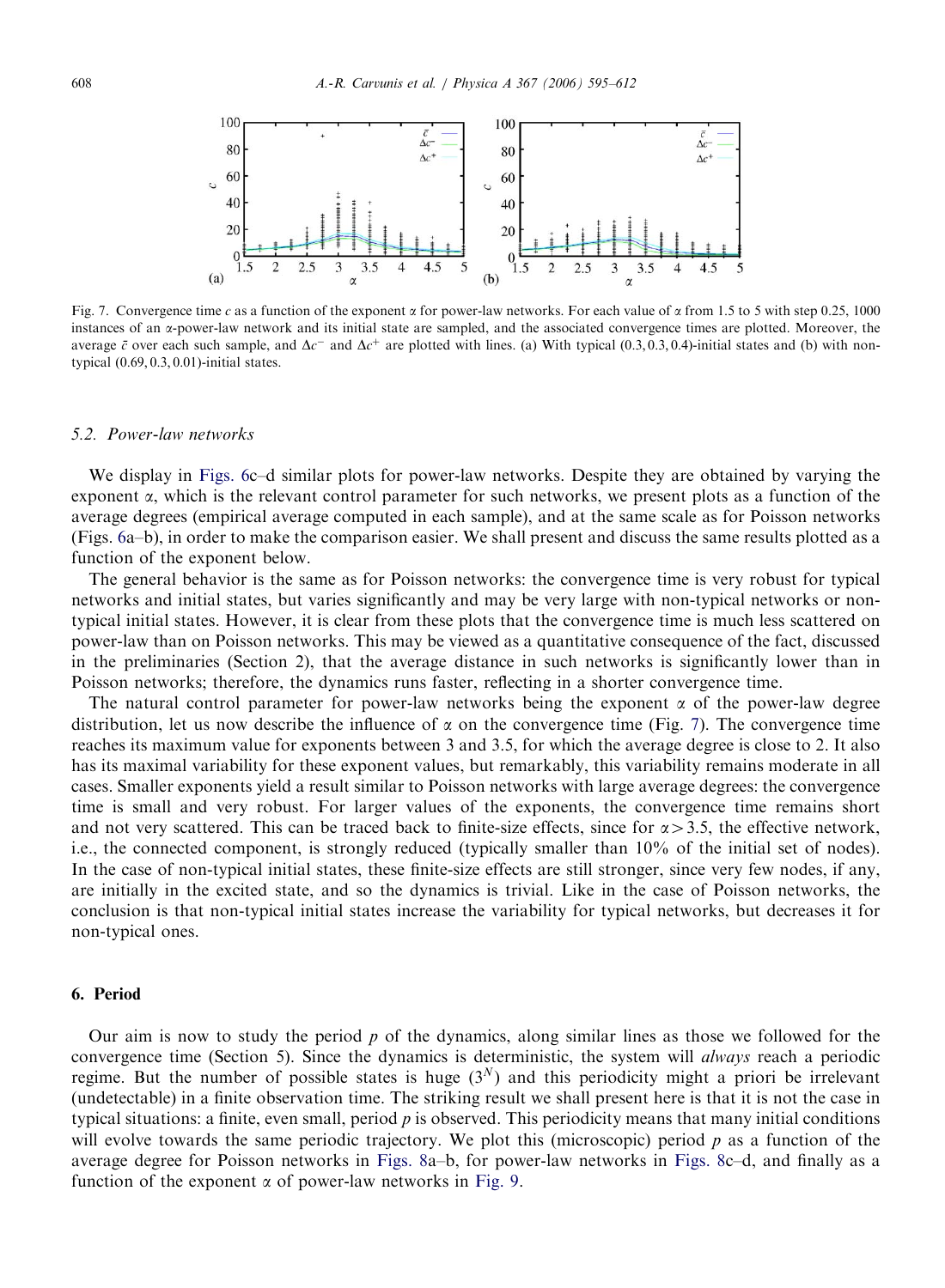<span id="page-14-0"></span>

Fig. 8. Period  $p$  as a function of the average degree for Poisson (a and b) and power-law (c and d) networks. For each network category, 1000 instances are sampled (together with initial conditions). The observed period for each instance is plotted  $(+)$  for each integer value of k from 2 to 20, for k-Poisson network and for each value of the exponent  $\alpha$  from 1.5 to 5 with step 0.25 for  $\alpha$ -power-law networks. Moreover, the sample average  $\bar{p}$  and  $\Delta p^{-}$  and  $\Delta p^{+}$  are plotted with lines. (a) With typical (0.3, 0.3, 0.4)-initial states, (b) with non-typical  $(0.69, 0.3, 0.01)$ -initial states, (c) with typical  $(0.3, 0.3, 0.4)$ -initial states and  $(d)$  with non-typical  $(0.69, 0.3, 0.01)$ -initial states.



Fig. 9. Period as a function of the exponent for power-law networks. For each value of the exponent  $\alpha$  from 1.5 to 5 with step 0.25, 1000 instances of a  $\alpha$ -power-law networks and its initial state are sampled and the associated periods  $p$  are plotted. Moreover, the sample average  $\bar{p}$  and  $\bar{p}$  plus (resp. minus) the average difference between  $\bar{p}$  and values larger (resp. smaller) than  $\bar{p}$  are plotted with lines. (a) With typical  $(0.3, 0.3, 0.4)$ -initial states and  $(b)$  with non-typical  $(0.69, 0.3, 0.01)$ -initial states.

The results confirm what was observed for the convergence time. First, the period is very robust for typical networks and typical initial states. In other cases, quite different values may be obtained, but most of them are very close to the average. Taking non-typical initial states on typical networks and non-typical networks with typical initial states increases the variability. Finally, non-typical initial states on non-typical networks lead to less variability than these two last cases, due to the reduced size of the effective (connected) network underlying the dynamics.

These observations are valid on both Poisson and power-law networks, but again the results are less scattered for power-law networks than for Poisson ones. This can be viewed as a consequence of the existence of longer cycles (i.e., closed paths) in Poisson networks than in power-law ones.

Let us notice that the period often takes its minimal value  $p = 3$ . It indicates that no node remains in the same state several time steps in a row. In these cases, the macroscopic evolution may be described very easily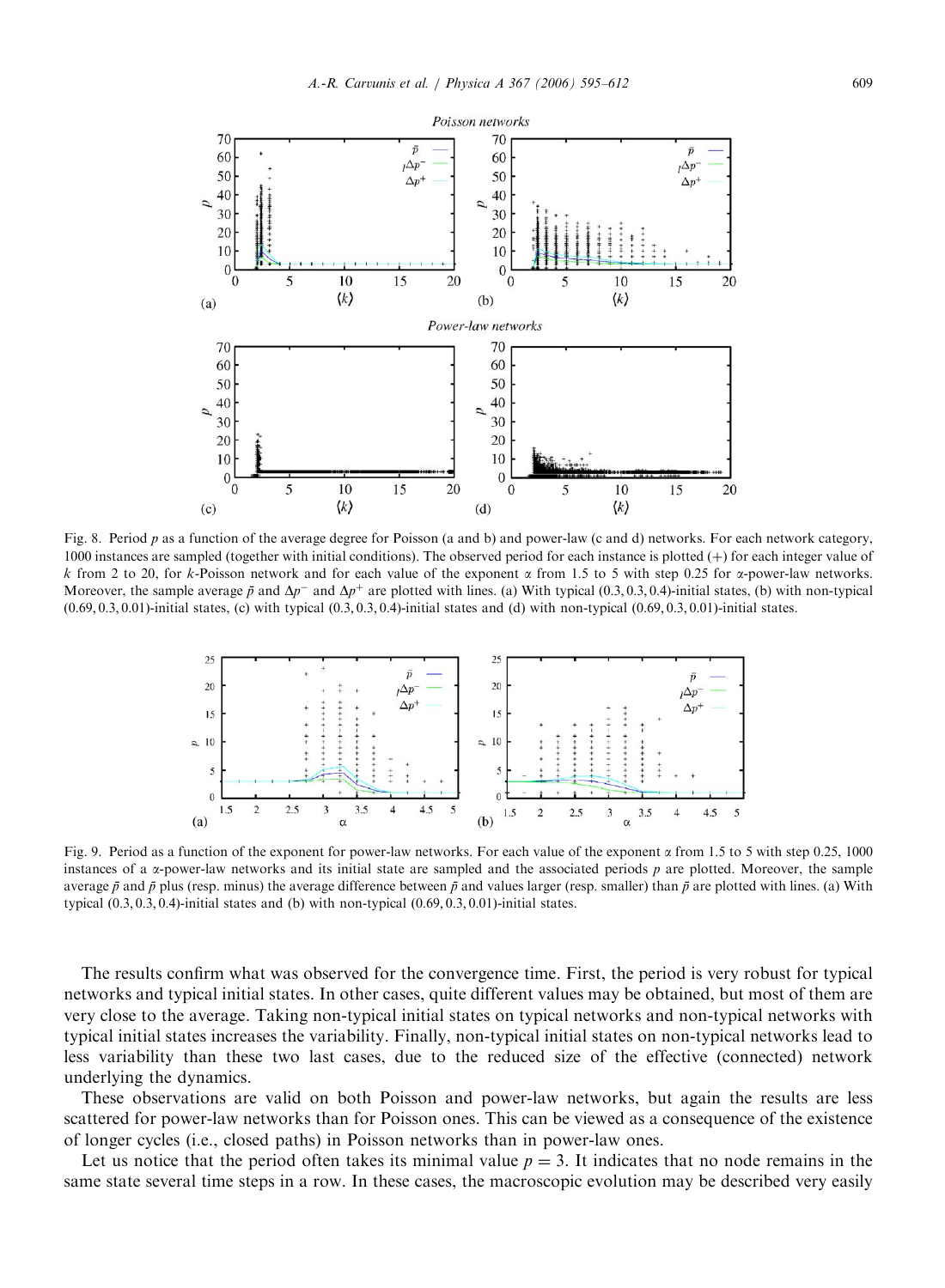since  $f_i(e) = f_{t-1}(q) = f_{t+1}(r)$ . Notice, however, that this does not imply that these fractions are equal to  $\frac{1}{3}$ ; only the time averages over a period are equal to  $\frac{1}{3}$  (since  $f_{t-1}(q) + f_t(q) + f_{t+1}(q) = 1$ ). At the microscopic level, each e becomes r, each r becomes q, hence necessarily each q becomes e. Hence in the asymptotic periodic regime with  $p = 3$ , the evolution reduces to synchronized flips  $q \to e \to r \to q$  with no latency in state q. The excitable dynamics thus exhibits a kind of synchronization, but with a phase shift between neighbors, hence associated with a very complicated and heterogeneous spatial structure.

In case of non-typical networks, the fact that the asymptotic regime reduces to an equilibrium state where all the nodes are quiescent can be explained easily. Indeed, in such cases, as explained in the preliminaries (Section 2), the network is often a tree, and one can prove by a simple recursion that the dynamics vanishes in this case. Instead, as we have seen in Section 3, large cycles in the network may induce large periods and convergence times. Such cycles exist only in non-typical networks. These two points together explain the irregular behaviors observed for non-typical networks.

#### 7. Conclusion and perspectives

In this contribution, we proposed a simple framework to study the dynamic behavior of coupled excitable units. Analytic approaches, relying on mean-field or pair-correlation approximations, are insufficient to faithfully capture the influence of network topology and initial state on phase-space trajectories. We thus conducted a wide set of simulations. We focused on both macroscopic features, namely the average, minimal, and maximal fractions of nodes in a given state in the periodic regime, and microscopic features, namely the period of the asymptotic regime and the convergence time, at the level of phase-space trajectories. Our investigations led us to introduce, as major determinants of the observed dynamic behavior, a notion of typical networks vs. non-typical ones (those of low average degree, close to 2) and a notion of typical initial states vs. non-typical ones (those with at least one very low fraction, say  $f < 0.03$ ).

Our first conclusion is that the behavior is very robust on typical networks and with typical initial states: both the convergence time and the period are almost independent of the sample. When one turns to nontypical networks and non-typical initial states, the variability increases. This may be seen as a consequence of the fact that non-typical networks have large tree-like structures and cycles, which we have shown, play an important role in the dynamics: they make it possible to design topologies with arbitrarily large convergence time and period.

Our second conclusion is that the dynamics is more robust on power-law networks than on Poisson ones, which may basically be a consequence of the existence of shorter paths in power-law networks than in Poisson ones.

However, the behaviors of the dynamics on the two kinds of networks are quite similar: they do not vary qualitatively like in the cases of network tolerance to failures and attacks [\[18–23\]](#page-16-0) or diffusion processes [\[14–17\]](#page-16-0). This leads us to our main conclusion: the dynamics studied here is only slightly sensitive to variations in the degree distribution of the underlying topology; instead, it is highly related to the presence (and number) of triangles and larger loops. It would therefore be highly relevant to now turn to studies addressing the influence of the number of triangles and loops in the underlying topology on the dynamics. It appears clearly from our study that this influence is central, and interesting behaviors would certainly be observed if we focus on this parameter.

Let us however note that such a study is challenging, since one would have to use models of topologies with triangles. The ones we used here, which are among the most classical ones in complex network studies, have a number of triangles which vanishes for large network sizes (though more slowly for power-law networks than for Poisson ones [\[7\]](#page-16-0)). They have the advantage of uniformly sampling random graphs in a given class, and are widely accepted as reference models. On the contrary, there is currently no known method to sample *uniformly* a random graph with a given number of triangles. One would therefore have to use one of the many models proposed to generate specific networks with many triangles, see for instance [\[8,53\].](#page-16-0) But each such model has its own advantages and drawbacks, and there is currently no consensus on which model to use in experiments like the ones we conducted here. Although much progress has been done in this direction, there is still much to do.

Finally, we therefore consider the study of the influence of the number of triangles in the network as one of the most promising, but challenging, directions for further research.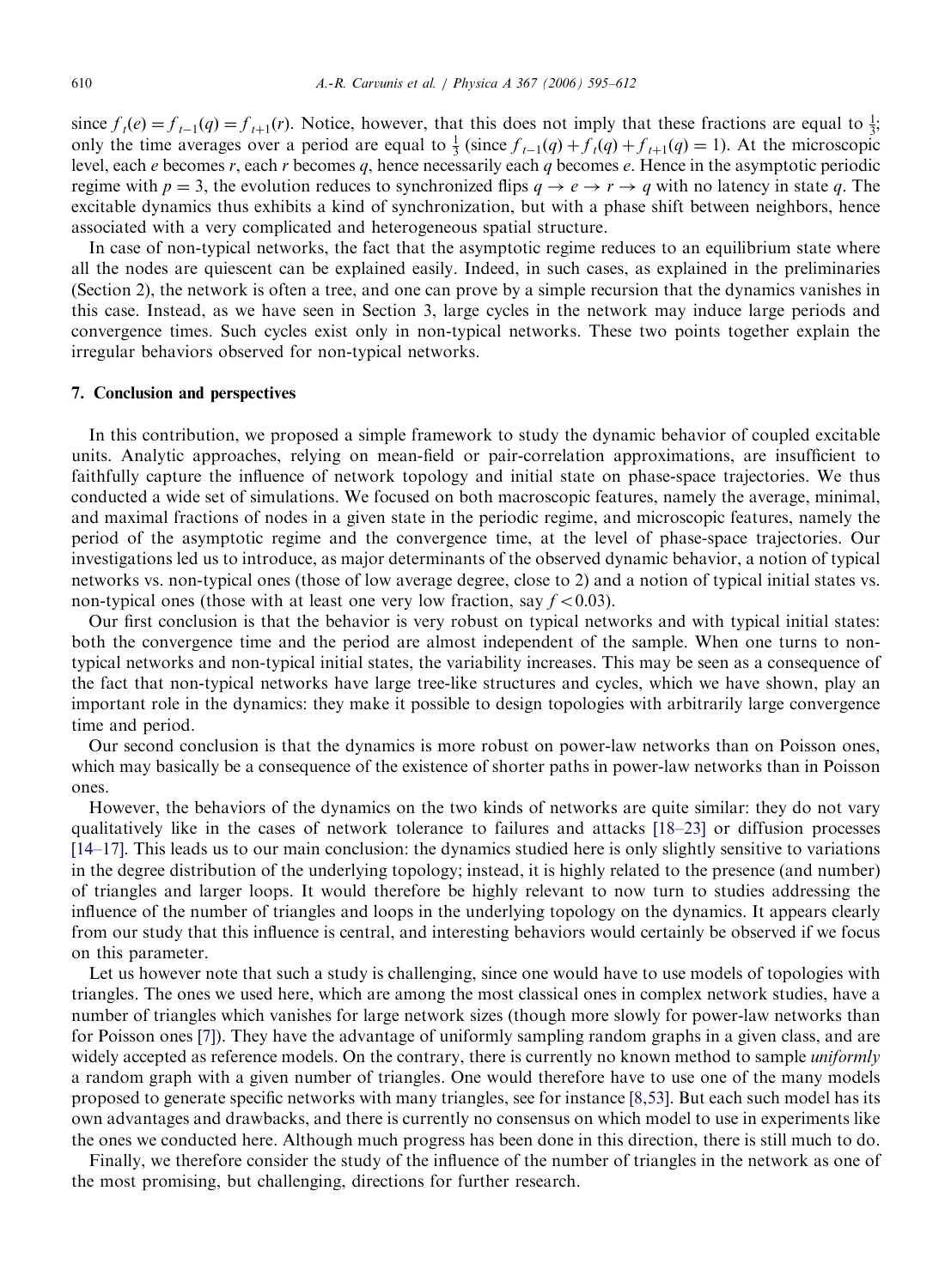<span id="page-16-0"></span>There are of course many other directions which may be explored to extend our work. Let us begin with the precise study of size effects. We conducted experiments on networks with up to 100 000 nodes, and the results were similar in most cases, but some computations are intractable for such sizes. Also, modeling dynamics on directed and/or weighted networks remains to be done, but most of our framework and methodology can be extended straightforwardly to these cases. By contrast, the issue of pattern formation, ubiquitous in cellular automata studies, is here very complex since there is no simple underlying space. Finally, one may study the impact of variations in the dynamic rules: the refractory stage may last several time steps, one may associate an activation threshold to each node (thus prescribing the number of excited neighbors required to become excited), one may consider stochastic rules to model internal noise or external influences (such variants have been studied for SIS/SIR models), etc. An approach similar to the one presented here is relevant in all such instances.

Conversely, the influence of the topology on dynamics may be used to infer topological properties (which could not be directly measured) from the observed evolution. Such an inverse problem could be tackled successfully only if different topologies discriminate clear-cut dynamic features, which seems not to be the case for excitable dynamics (but the path has been traveled with some success for random Boolean networks [\[54\]](#page-17-0)).

Finally, we would like to emphasize the fact that analytic approaches would be of high interest to describe dynamics of the kind we discussed here. Exact solutions seem presently unreachable but mean-field approximations and higher-order correlation equations may provide reference points with which to compare simulation results. However, using such approaches in this context remains a challenging task.

# Acknowledgments

We thank anonymous referees for their helpful comments. This work was supported in part by the Graphs, Algorithms and Probabilities (GAP) project.

## References

- [1] K. Kohn, Molecular interaction map of the mammalian cell cycle control and DNA repair system, Mol. Biol. Cell 10 (1999) 2703–2734.
- [2] P. Uetz, L. Giot, G. Cagney, T.A. Mansfield, R.S. Judson, J.R. Knight, D. Lockshon, V. Narayan, M. Srinivasan, P. Pochart, A. Qureshi-Emili, Y. Li, B. Godwin, D. Conover, T. Kalbfleisch, G. Vijayadamodar, M. Yang, M. Johnston, S. Fields, J.M. Rothberg, A comprehensive analysis of protein–protein interactions in Saccharomyces cerevisiae, Nature 403 (2000) 623–627.
- [3] H. Jeong, B. Tombor, R. Albert, Z.N. Oltvai, A.L. Barabasi, The large-scale organization of metabolic networks, Nature 407 (2000) 651–654.
- [4] I.J. Farkas, I. Derényi, H. Jeong, Z. Neda, Z.N. Oltvai, E. Ravasz, A. Schrubert, A.L. Barabasi, The topology of the transcription regulatory network in the yeast Saccharomyces cerevisiae, Physica A 318 (2003) 601–612.
- [5] M.E.J. Newman, The structure of scientific collaboration networks, Proc. Nat. Acad. Sci. USA (2001) 404–409.
- [6] R. Albert, A.-L. Barabási, Statistical mechanics of complex networks, Rev. Mod. Phys. 74 (2002) 47–97.
- [7] M.E.J. Newman, The structure and function of complex networks, SIAM Rev. 45 (2003) 167–256.
- [8] S.N. Dorogovtsev, J.F.F. Mendes, Evolution of networks, Adv. Phys. 51 (2002) 1079–1187.
- [9] S.H. Strogatz, Exploring complex networks, Nature 410 (2001) 268–276.
- [10] S.N. Dorogovtsev, J.F.F. Mendes, Evolution of Networks: From Biological Nets to the Internet and WWW, Oxford University Press, Oxford, 2000.
- [11] S. Bornholdt, H.G. Schuster (Eds.), Handbook of Graphs and Networks: From the Genome to the Internet, Wiley-VCH, 2003.
- [12] B. Bollobas, Random Graphs, Cambridge University Press, Cambridge, 2001.
- [13] P. Erdös, A. Rényi, On random graphs I, Publ. Math. Debrecen 6 (1959) 290–297.
- [14] M. Barthélémy, A. Barrat, R. Pastor-Satorras, A. Vespignani, Dynamical patterns of epidemic outbreaks in complex heterogeneous networks, J. Theoret. Biol. 235 (2005) 275–288.
- [15] R. Pastor-Satorras, A. Vespignani, Epidemic spreading in scale-free networks, Phys. Rev. Lett. 86 (2001) 3200–3203.
- [16] M.E.J. Newman, The spread of epidemic disease on networks, Phys. Rev. E 66 (2002) 016128.
- [17] Z. Dezsö, A.-L. Barabási, Halting viruses in scale-free networks, Phys. Rev. E 65 (2002) 055103.
- [18] R. Albert, H. Jeong, A.-L. Barabási, Error and attack tolerance in complex networks, Nature 406 (2000) 378–382.
- [19] R. Cohen, K. Erez, D. Ben-Avraham, S. Havlin, Resilience of the internet to random breakdown, Phys. Rev. Lett. 85 (2000) 4626–4629.
- [20] R. Cohen, K. Erez, D. Ben-Avraham, S. Havlin, Breakdown of the internet under intentional attack, Phys. Rev. Lett. 86 (2001) 3682–3685.